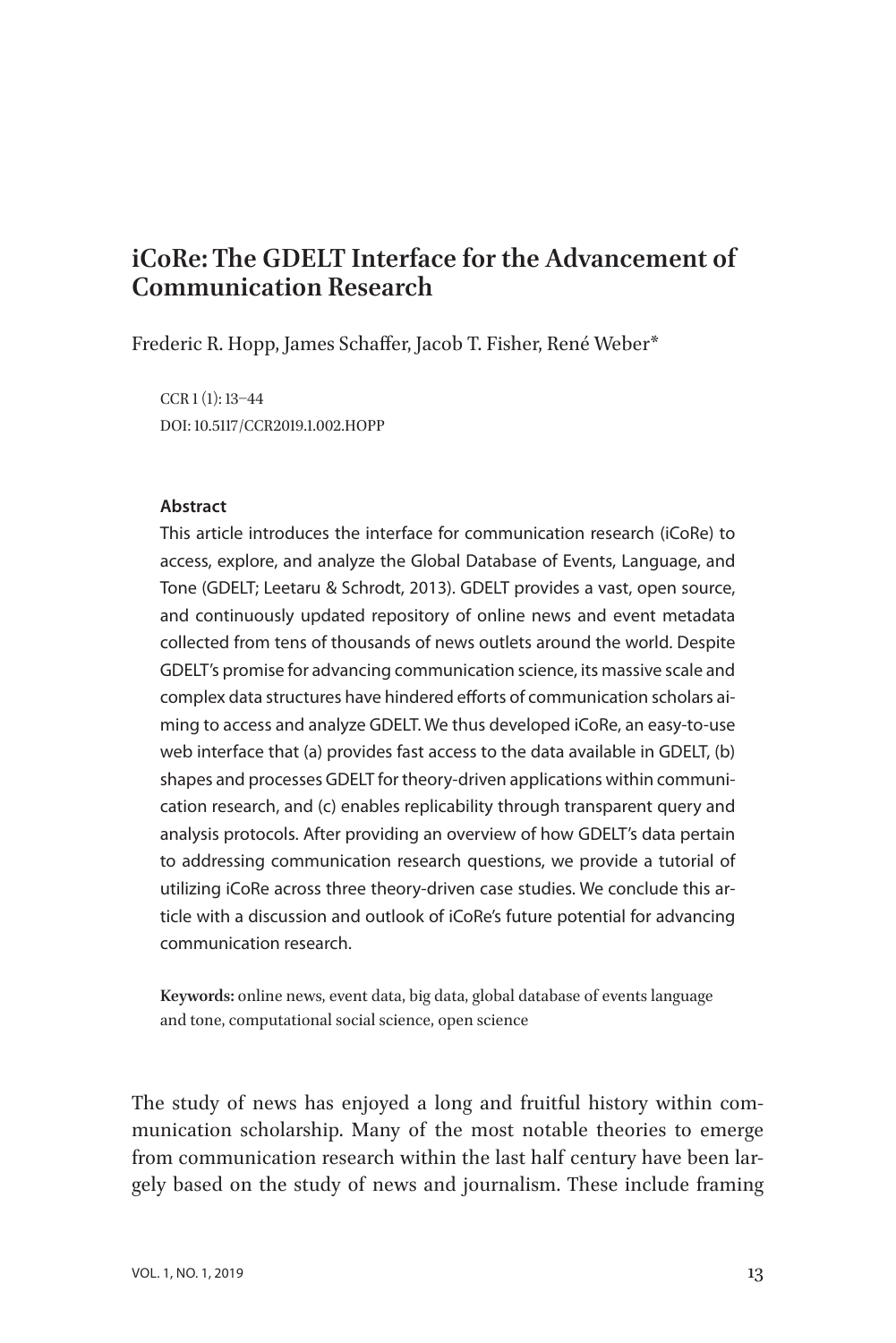([Entman, 1993;](#page-28-0) [Scheufele, 1999\)](#page-30-0), agenda-setting ([McCombs & Shaw, 1972](#page-30-1); [McCombs, 2005](#page-30-2)), the spiral of silence [\(Noelle-Neumann, 1974](#page-30-3)), and many others. The advent of online journalism has brought with it an explosion in the amount of data that are available to communication scholars. At the same time, the increasing quantity and ephemerality of news data creates challenges for researchers using sampling methods and analysis techniques developed for use with more traditional media sources [\(Hester](#page-29-1) [& Dougall, 2007;](#page-29-1) [Hopkins & King, 2010;](#page-29-2) [Grimmer & Stewart, 2013](#page-29-3)). For this reason, communication scholars are increasingly turning to large scale, open source datasets to assist in filtering, document selection, and analysis of news data (M. [Weber, 2018](#page-31-1)).

The increasing size and diversity of these news datasets presents numerous challenges and opportunities for computational communication research (CCR; [Van Atteveldt & Peng 2018](#page-31-2)). As communication scholars navigate through this novel data landscape, they are frequently required to determine the value of a particular dataset for advancing communication research. This endeavor is often compromised by several factors: (a) lack of documentation regarding how data in the dataset are collected or stored, (b) the presence of complex, unprocessed data structures and noise, and (c) lack of access to or knowledge of the tools that are needed to ingest, parse, and organize the data for scientific work. Furthermore, method sections describing how particular large-scale datasets were acquired, preprocessed, and analyzed are frequently not comprehensive enough to allow for scientific replication [\(Peng, 2011](#page-30-4)). Without clearer documentation, open-access interfaces, and collaborative research efforts, CCR is at risk to be constrained to a few privileged researchers ([Huberman, 2012](#page-29-4)) and may be subject to increased replicability problems in the future ([Wallach, 2016\)](#page-31-3).

With these issues in mind, we introduce the Global Database of Events, Language, and Tone (GDELT; [Leetaru & Schrodt, 2013](#page-29-0)) in conjunction with our newly developed GDELT interface for Communication Research (iCoRe). GDELT is an open-source, large-scale repository of global online news and events metadata collected from diverse media formats and updated in near real-time. GDELT has sparked considerable interest within cognate social science disciplines, for example, to forecast and understand the latent structure of political unrest and violence in East Asia [\(Qiao et al., 2017\)](#page-30-5) and the Middle East [\(Smith, Smith, Legg & Francis, 2017\)](#page-30-6). Despite its clear utility for addressing these critical questions, GDELT has been used by only a handful of communication scholars for conducting theory-driven research. These studies are primarily aimed at harnessing GDELT as a data source to aid the selection and analysis of news articles for subsequent human annotation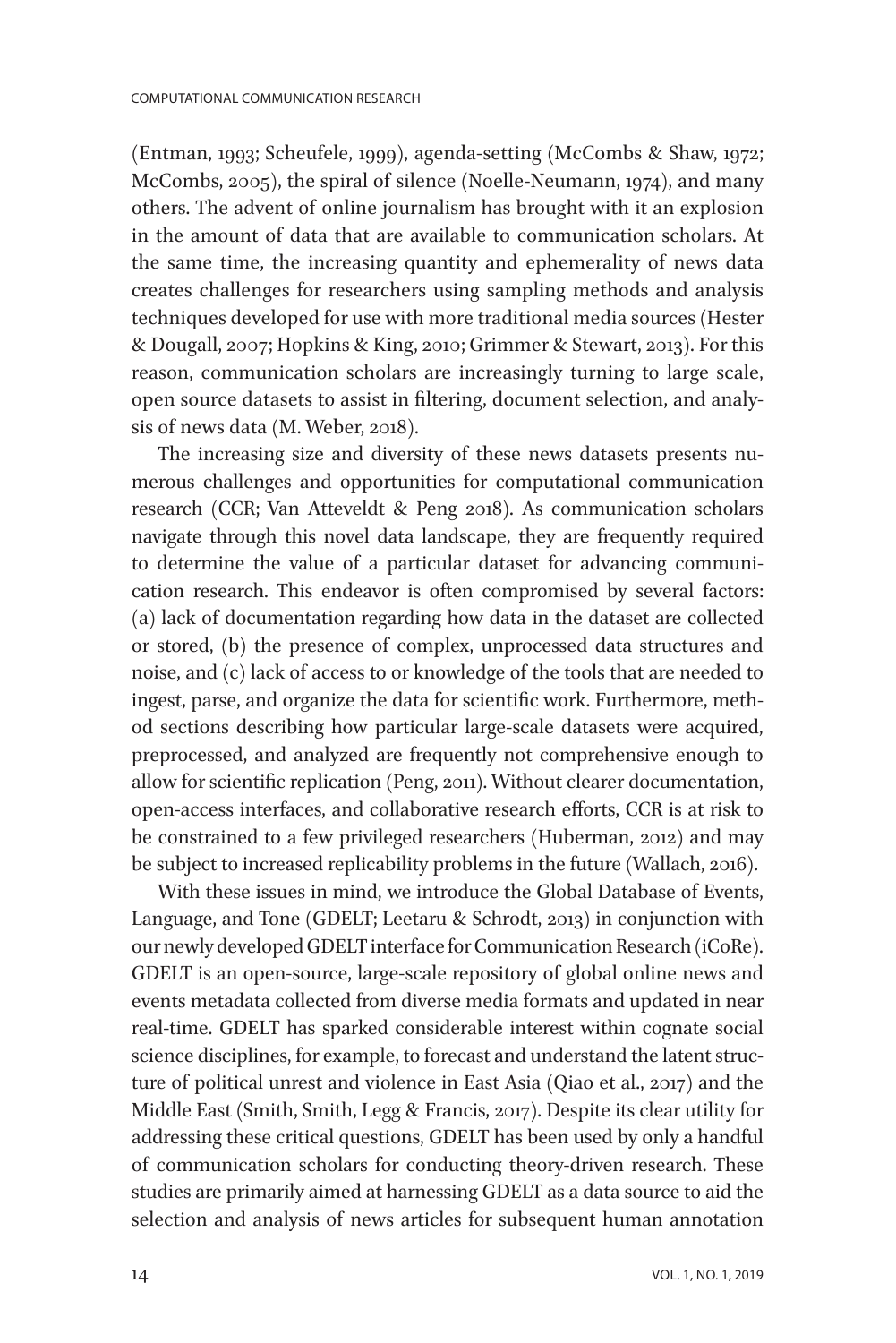([R. Weber. et al., 2018,](#page-31-1) study 6). Furthermore, GDELT has proven useful for advancing research on agenda-setting (Guo & [Vargo, 2017](#page-31-4); [Vargo & Guo,](#page-31-4) [2017\)](#page-31-4) and fake-news (Guo & [Vargo, 2018; Vargo, Guo, & Amazeen, 2018\)](#page-31-5).

We argue that GDELT's limited use within communication research can at least partially be attributed to several pitfalls common to many largescale datasets. These shortcomings have increasingly been voiced within the broader computational social science literature (e.g., B[oyd & Crawford,](#page-28-1) [2012](#page-28-1); [Lazer et al., 2009;](#page-29-5) [Van Atteveldt & Peng 2018](#page-31-2); [Wallach, 2016\)](#page-31-3): First, although GDELT's datasets are *de facto* "open-access," the sheer size, complex structure, and opaque documentation of these datasets pose significant challenges to communication researchers trying to query, parse, and explore GDELT. Because of this, GDELT is a clear case in which *availability* of data does not assure *accessibility*. For example, parsing GDELT's raw, unstructured Global Content Analysis Measures (GCAM) requires significant amounts of time, advanced computational programming and pattern matching skills, along with the technical knowledge of how to store and wrangle these massive amounts of data. Thus, an interface is required in order to grant communication researchers without a strong computational background access to GDELT, thereby flattening the hierarchy around "who can read the numbers" in large datasets (B[oyd & Crawford, 2012](#page-28-1)).

Second, scripts and algorithms utilized to query and parse GDELT have to this point largely remained closed "black boxes" solely available and interpretable to the user or research group that develops these tools. This hinders endeavors to comprehend and replicate studies that have drawn on GDELT's datasets. Hence, making GDELT accessible to communication scholarship necessitates transparent guidelines on *how* its data are being accessed and analyzed, replacing opaque scripts and algorithms with replicable, comprehensive data-analytic pipelines [\(Trilling & Jonkman, 2018\)](#page-30-7).

Third, similar to other large-scale datasets, GDELT was not initially developed and tailored with the purpose of advancing communication scholarship, but rather to serve as a "passive crowdsourcing" platform [\(Leetaru,](#page-29-6) [2011](#page-29-6)) to monitor global societal changes. Thus, data processing pipelines are needed to shape GDELT's datasets in a manner that meets the requirements of communication scholars aiming to address theory-driven research questions. In fact, choosing the operations that are employed in a preprocessing pipeline for large-scale web archives is often a critical research question in its own right, with its own theoretical considerations (M. [Weber, 2018](#page-31-1)). In the same vein, an increasing number of large-scale news and event datasets have recently become available. Prominent platforms include MediaCloud [\(https://mediacloud.org/](https://mediacloud.org/)), Crimson Hexagon [\(https://www.](https://www.crimsonhexagon.com/)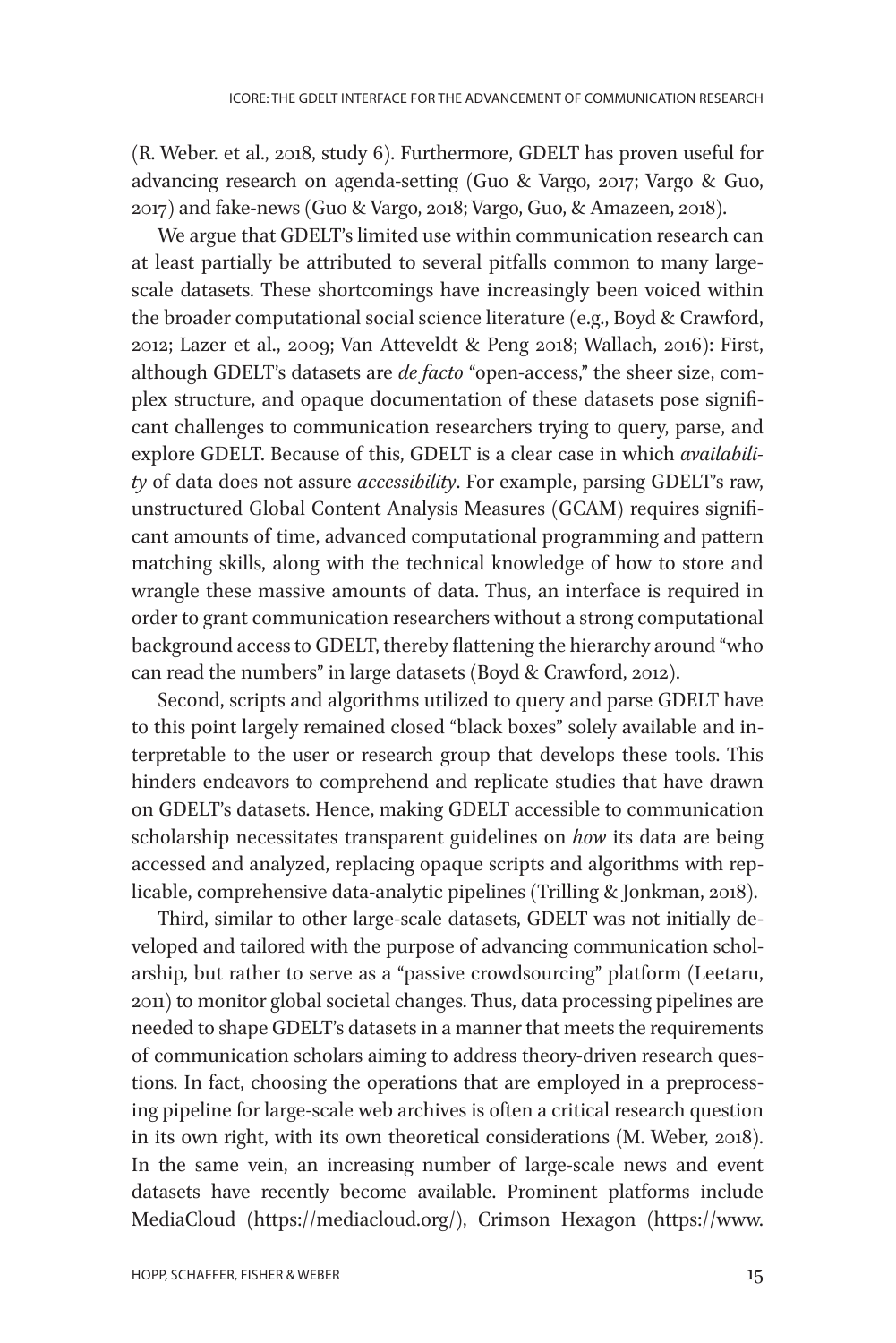[crimsonhexagon.com/](https://www.crimsonhexagon.com/)), Phoenix (<http://eventdata.utdallas.edu/>), and the Integrated Crisis Early Warning System (ICEWS; [https://www.lockheedmar](https://www.lockheedmartin.com/en-us/capabilities/research-labs/advanced-technology-labs/icews.html)[tin.com/en-us/capabilities/research-labs/advanced-technology-labs/icews.](https://www.lockheedmartin.com/en-us/capabilities/research-labs/advanced-technology-labs/icews.html) [html\)](https://www.lockheedmartin.com/en-us/capabilities/research-labs/advanced-technology-labs/icews.html). While an extensive review of these datasets is beyond the confines of this paper, we argue that GDELT has several advantages over these datasets. First, GDELT enables users to download the automatically derived news article metadata (see Global Knowledge Graph below) for conducting independent, research-driven analyses. In contrast, other platforms (e.g., MediaCloud) only provide the output of a few available analyses without granting access to the underlying news data. Second, GDELT's unprecedented Global Content Analysis Measures (GCAM) system provides the output of over 40 automatic content analytic measures. To the best of our knowledge, no other available news dataset administers such an extensive content analytic data stream. Third, GDELT processes global online news sources daily at 15-minute intervals and thus offers an unparalleled spatiotemporal resolution. Fourth, GDELT provides access to both news and event metadata. While other platforms (e.g., ICEWS, Phoenix) rely on the same Conflict and Mediation Event Observations codebook (CAMEO; [Gerner, Schrodt,](#page-28-2) [Yilmaz, & Abu-Jabr, 2002](#page-28-2)) to extract events from news records, GDELT is unprecedented in providing both news and event metadata.

Despite these advantages that GDELT offers, without a research agenda that adopts a strong synergy between method and theory [\(Greenwald,](#page-29-7) [2012](#page-29-7)), granting mere accessibility to GDELT risks simply stacking up the "tool pile" that showcases data-mining capabilities while neglecting the advancement of knowledge for communication research (see "better science versus better engineering"; [Lin, 2015](#page-29-8)).

In order to leverage the strengths of GDELT while taking measures to avoid these pitfalls, we have developed the GDELT interface for Communication Research (iCoRe). iCoRe is an easy-to-use web interface specifically tailored to diminish the aforementioned challenges of harnessing GDELT for communication research. In this manuscript, we describe three advantages of iCoRe that emphasize its utility for communication research. First, iCoRe makes GDELT's data *accessible* to scholars independent of their computational skills or technical knowledge. Second, iCoRe encourages the replication of analyses conducted using the system by providing transparent, standardized query and analysis protocols. Third, iCoRe is designed from a theory-driven perspective to allow the advancement of pressing communication research questions.

In the following sections, we accomplish three primary goals. First, we provide an overview of GDELT's datasets as they pertain to addressing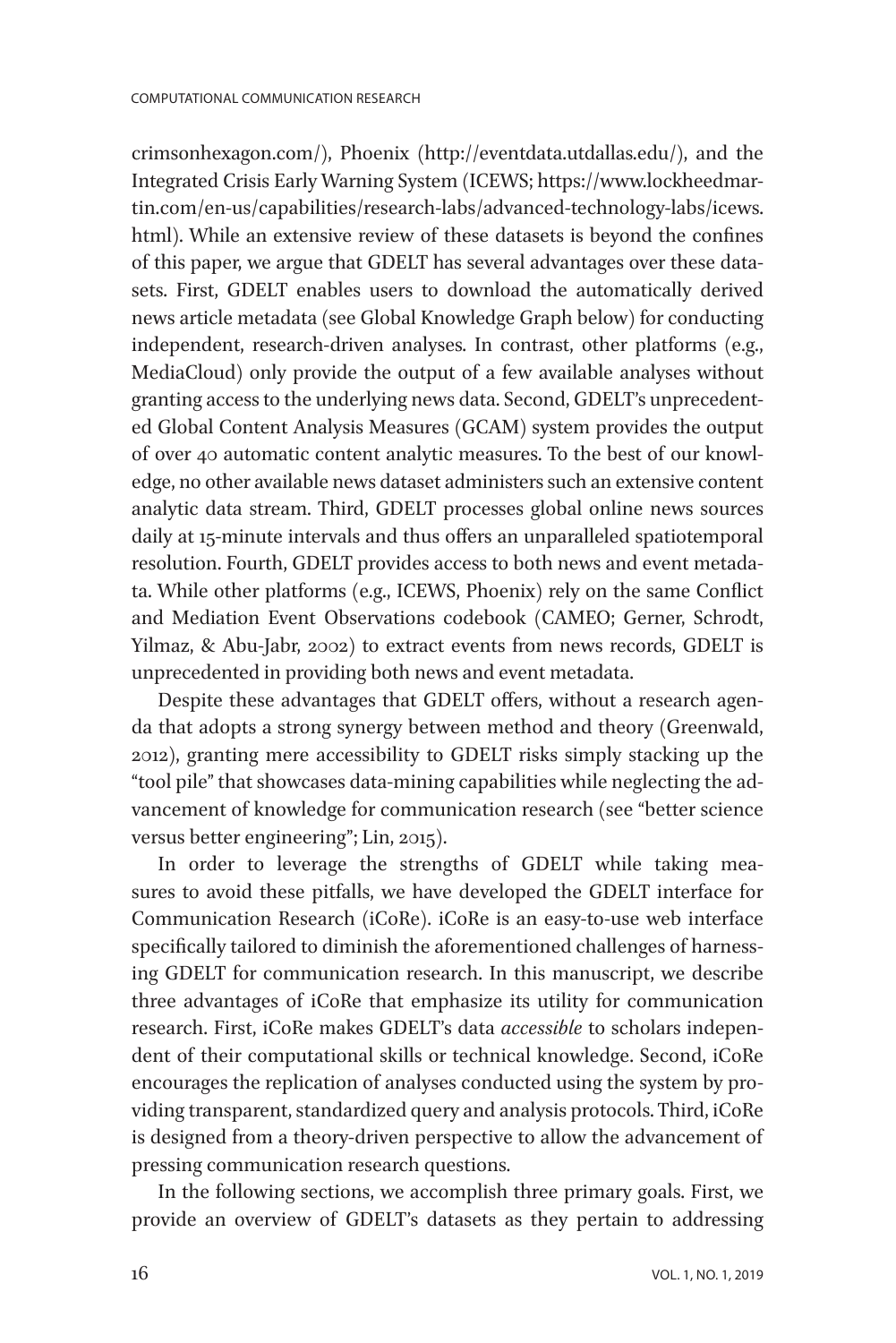communication research questions. Second, we introduce iCoRe and provide usage guidelines. Finally, we present three theory-driven case studies that draw on iCoRe. These case studies serve to illustrate the capability of iCoRe for addressing pertinent communication questions. We conclude with a discussion of iCoRe's future potential to advance communication research by bridging large-scale, macro-level analyses and controlled, micro-level studies.

# **1 GDELT: An Introduction for Communication Researchers**

The Global Database of Events, Language, and Tone (GDELT; [Leetaru &](#page-29-0) [Schrodt, 2013\)](#page-29-0) arose out of a collaborative project between Google Jigsaw and the Center for Social Complexity at George Mason University. GDELT monitors tens of thousands of news websites around the globe and automatically extracts entities, themes, quotes, sentiment, images, and events present in articles posted on these sites. Article metadata is archived at 15-minute time intervals 24 hours a day. In addition to analyzing text content from monitored sites, GDELT transcribes video and audio broadcasts from monitored sites, and translates them from 65 different languages into English text. Further, the database currently contains over a quarter of a billion unique event references and adds over three quarters of a trillion sentiment assessments, 1.5 billion location references, and 70 billion images on a yearly basis, made possible by the overall global increase in the capacity to store, communicate, and compute information ([Hilbert & López, 2011](#page-29-9)).

GDELT was designed to serve as a "passive crowdsourcing" platform ([Leetaru, 2011](#page-29-6)), providing a dashboard that keeps a pulse on global events and news reporting by assessing linkages between communication processes and societal-scale physical behavior. GDELT's main database can be divided into three interrelated sub-datasets: the Global Knowledge Graph (GKG), Events, and Special Collections. We now provide an overview of each dataset and illustrate how their components may be harnessed to address communication relevant questions.

## **1.1 The Global Knowledge Graph**

GDELT's Global Knowledge Graph (GKG) serves as the main database for storing metadata extracted from print, broadcast, and news web portals. Once a news report appears online, GDELT scrapes and computationally analyzes its content by relying on various image recognition and natural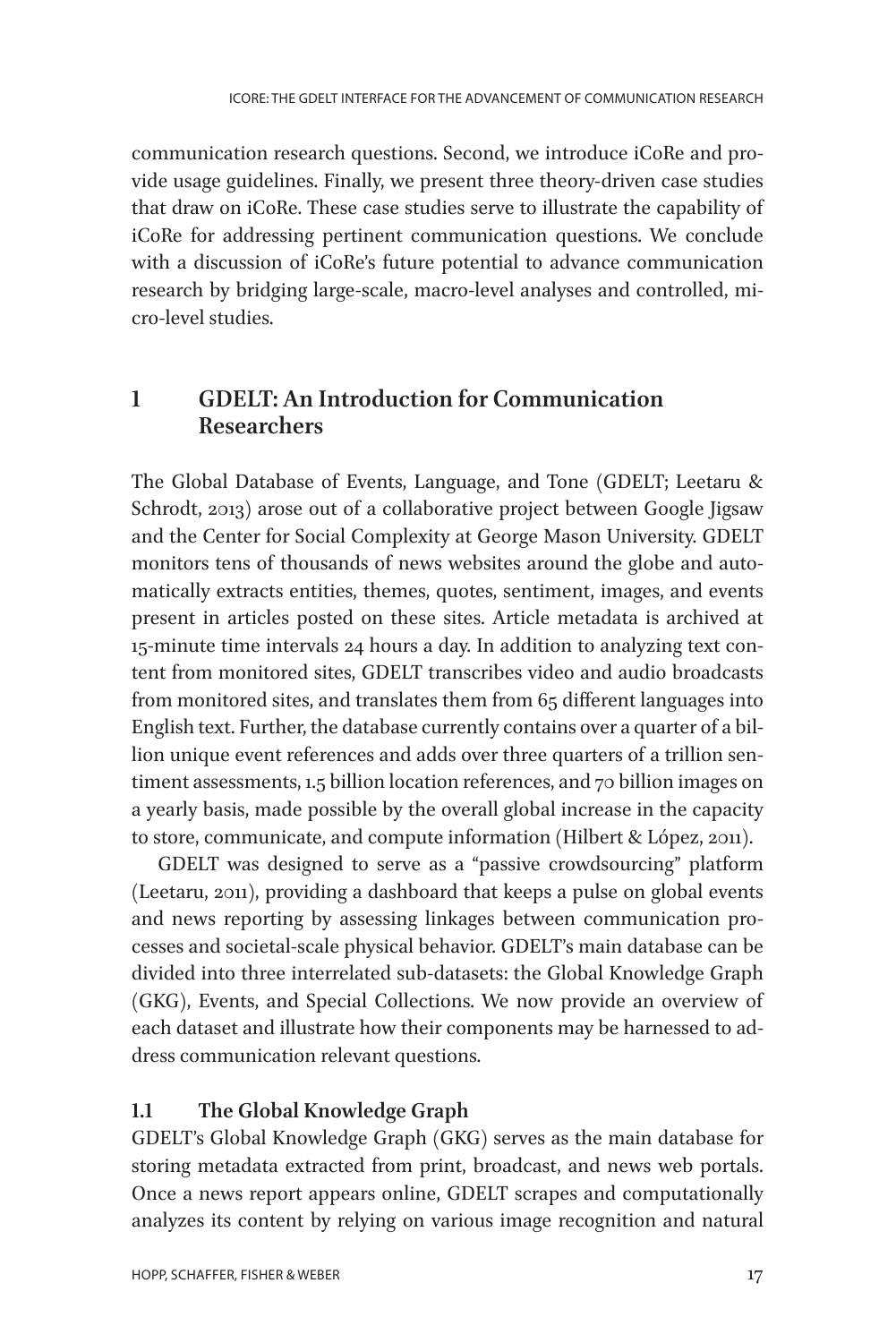language processing techniques. On each obtained textual news report, GDELT employs more than 40 content-analytic dictionaries to extract over 2,230 identified emotions, topics, themes, and named entities. These dictionary-based content analysis pipelines draw on a preselected list of keywords (i.e., the dictionary) that are assumed to reflect a construct of interest. The respective goal of these dictionaries is to measure "the rate at which keywords appear in a text to classify a document into categories or to measure the extent to which documents belong to particular categories" ([Grimmer & Stewart, 2013](#page-29-3), p. 274). In the GCAM string of the GKG, each dictionary and its subcategories is assigned a variable. In turn, these variables indicate how frequently certain keywords pertaining to certain categories appeared in a news document.

Among the currently implemented dictionaries are the popular Linguistic Inquiry and Wordcount (LIWC; [Pennebaker, Francis, & Booth,](#page-30-8) [2001](#page-30-8)), the first version of the Moral Foundations Dictionary (MFD, [Graham,](#page-29-10) [Haidt, & Nosek, 2009](#page-29-10)), [Hogenraad's \(2003\)](#page-29-11) Motive Dictionary, and numerous sentiment analysis libraries such as SentiWordNet 3.0 [\(Baccianella,](#page-27-1) [Esuli, & Sebastiani, 2010](#page-27-1)) and VADER ([Hutto & Gilbert, 2014\)](#page-29-12). Yet, it must be emphasized that the validity of these GCAM measures is bound to the validity of the respective dictionaries. Thus, users drawing on a certain dictionary that is implemented in the GCAM string should critically evaluate the validity of this dictionary based on previous research. We recommend that users consider the following factors in their evaluation: First, were the words for the creation of the dictionary drawn from news texts or other, structurally different media formats? Second, was the dictionary validated against reliable human codings and across media formats? Third, does the dictionary extract enough signal to allow statistically powerful analyses? In a similar vein, communication researchers may be interested in drawing on GDELT's theme dictionaries [\(Leetaru, 2013\)](#page-29-0) to identify news articles that discuss certain topics. Currently, GDELT monitors the presence of 284 topics by applying various pattern matching techniques. For example, news articles attributed the PROTEST theme contain mentions of protesting, demonstrating, rioting, striking, activists, agitators, and so forth. Furthermore, GDELT has started to assign topics certain meta-tags to allow a higher level of aggregation of similar topic areas. For instance, HEALTH\_PANDEMIC, HEALTH\_SEXTRANSDISEASE, and HEALTH\_ VACCINATION all refer to discussion of human health, albeit from various perspectives. A researcher interested in analyzing general trends in the discussion of health topics can thus rely on these meta-tags as means to aggregate semantically similar topics.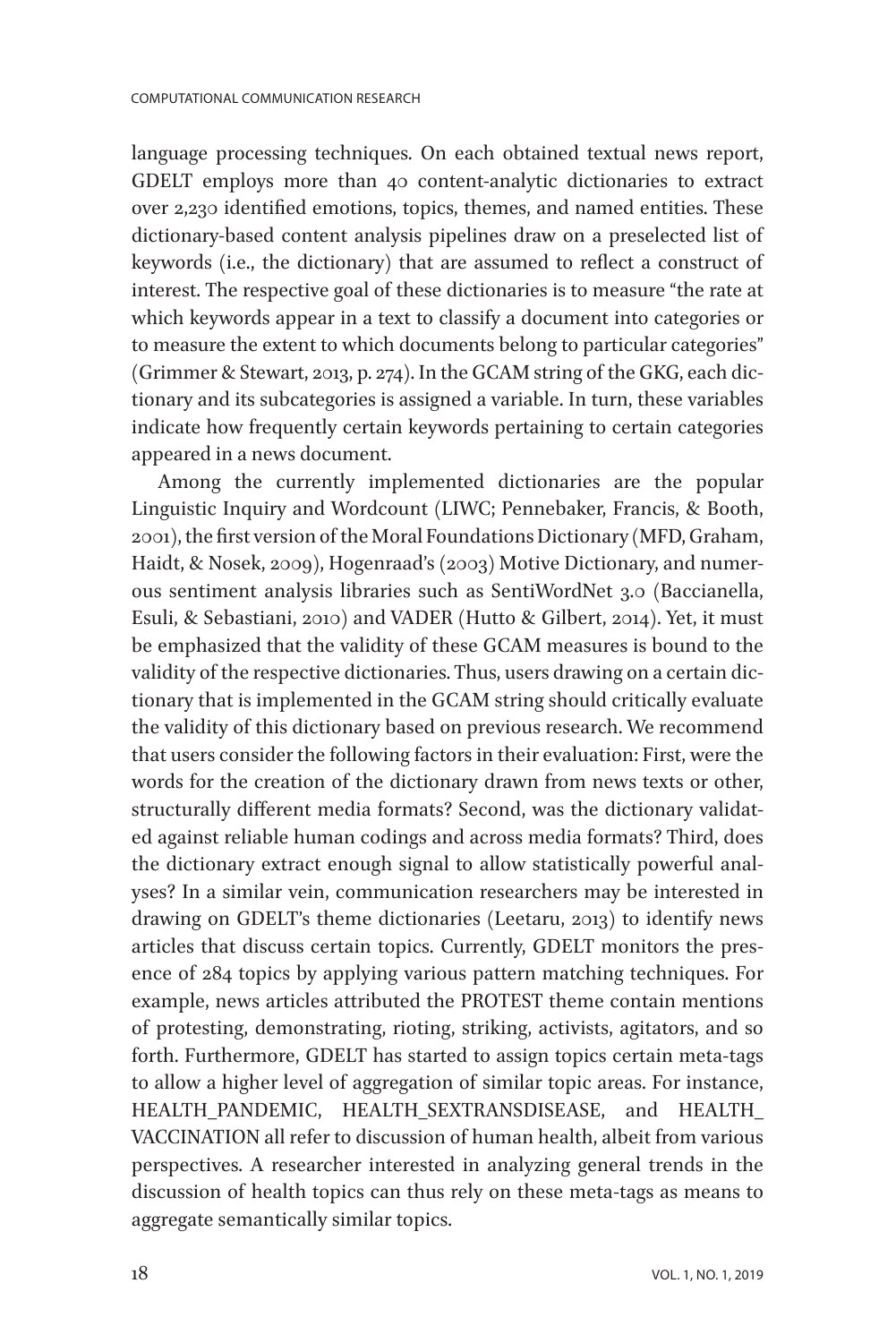After a news report has fully been processed and analyzed, its extracted content metadata is stored in a distinct GKG record, along with the article's associated news outlet, time of publication, and Uniform Resource Locator (URL). Notably, GDELT does not provide the full text of the article due to copyright restrictions. This limitation is common across many other large scale news databases (e.g., MediaCloud). Computational communication scholars can often overcome this limitation by creating web scrapers that follow the URL associated with each individual GKG record (see R. [Weber](#page-31-1) [et al., 2018,](#page-31-1) study 6).

The GKG offers numerous applications for conducting theory-driven and/or data-driven communication research. For communication scholars interested in framing, the dictionary-based GCAM metrics open several avenues to assess news framing. According to [Entman's \(1993\)](#page-28-0) conceptualization, news frames can be identified via "the presence or absence of certain keywords" (p. 52). Hence, the dictionary-based analyses pipelines included in the GCAM allow to detect keywords that signal the presence of a certain frame. For example, researchers have examined news framing by relying on LIWC and the MFD; dictionaries that are implemented in the GCAM. [Fulgoni and colleagues \(2016\)](#page-28-3), for instance, have relied on the MFD to measure partisan differences in moral news framing, whereas [Sagi and](#page-30-9) [Dehghani \(2014](#page-30-9)) utilized the MFD to assess generic moral frames surrounding the  $9/11$  terror attacks and issue specific moral news frames surrounding abortion debates. Further, such fine-grained analyses on the moral framing of a discussed topic may reveal meaningful partisan differences in news coverage that drive present polarization debates ([Boxell, Gentzkow,](#page-28-4) [& Shapiro, 2017\)](#page-28-4). Lastly, the framing of certain topics (e.g., terror, climate change, democracy, science, etc.) can be assessed by relating the GCAM content metrics to topics identified via GDELT's theme dictionaries.

Beyond these wordcount based dictionary approaches, latent framing and agenda-setting aspects may also be uncovered through the use of network-analytical approaches on GCAM data. For example, constructing networks that link co-occurring entities and topics across news articles and outlets has proven useful for advancing intermedia agenda-setting research (Guo & [Vargo, 2017; Vargo & Guo, 2017\)](#page-31-4). Moreover, the integration of identified fake news websites within the GKG stream (Guo & [Vargo, 2018](#page-31-5); [Vargo,](#page-31-5) [Guo, & Amazeen, 2018\)](#page-31-5) may prove useful to better understand and counter misinformation as it is constructed and spread.

GKG metadata may also have merit in manual content-analytic paradigms. As R. [Weber and colleagues \(2018](#page-31-1)) have demonstrated, the GKG can be utilized to preselect URLs of news articles based on certain criteria of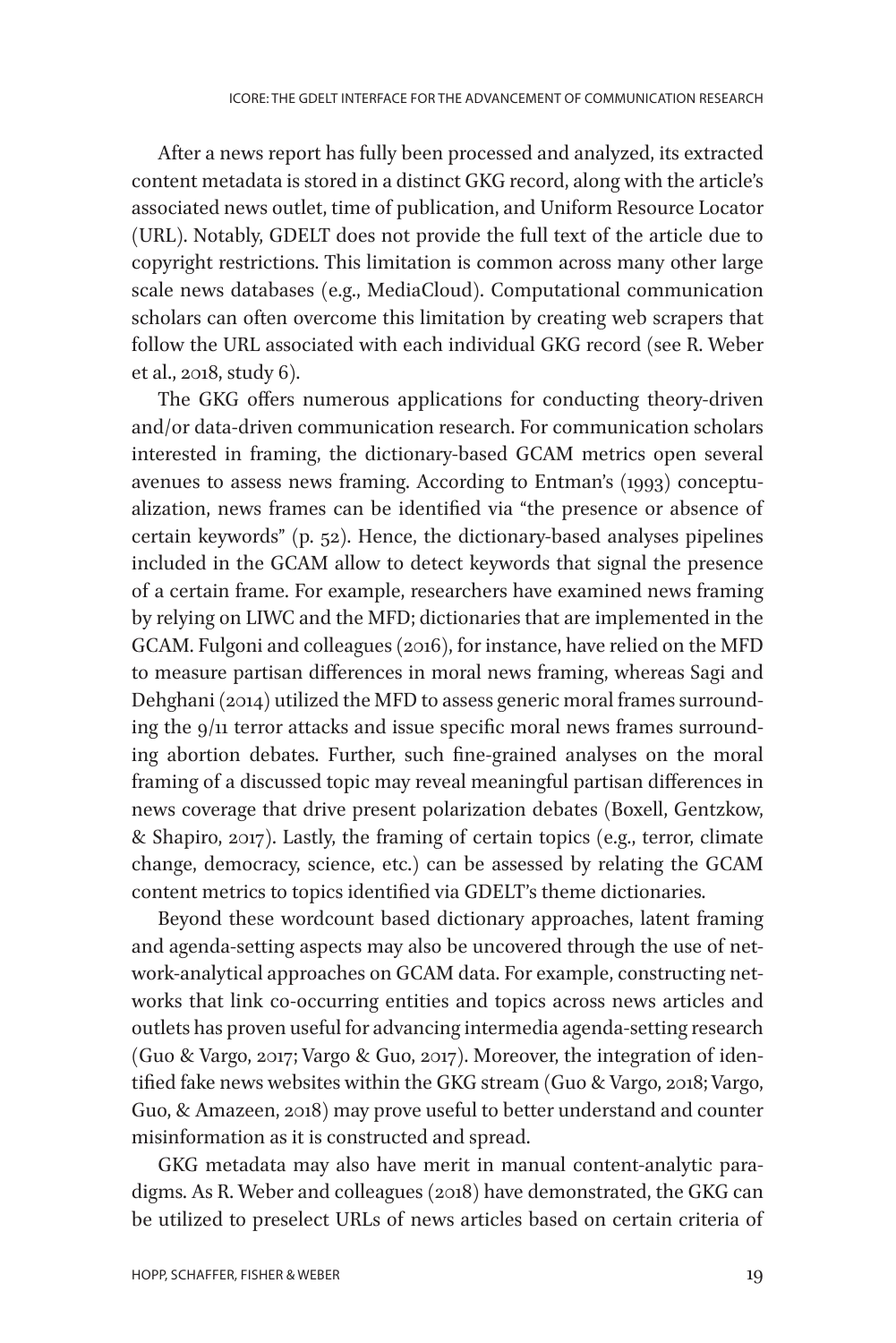interest, such as date of publication, source, topic, or average article length. After scraping the respective text of these URLs, R. [Weber and colleagues](#page-31-1) [\(2018](#page-31-1)) employed a crowd-sourced content analysis procedure to extract the fine-grained, latent moral information represented in these articles, leading to the development of improved moral foundations dictionaries (Hopp, Cornell, Fisher, Huskey, & R. [Weber, 2018](#page-31-1)). In a similar vein, Fisher, Cornell, Hopp, and R. [Weber \(2018\)](#page-31-1) have relied on the GKG to preselect and scrape articles that were subsequently subjected to a semantic network analysis, uncovering latent partisan and entity framing in large news corpora.

Lastly, the GKG presents a rare opportunity to bridge macro (i.e., largescale, behavioral data) and micro (i.e., experimental/self-report data) paradigms. Scholars interested in the perception of climate change frames ([Nisbet, 2009\)](#page-30-10), for example, may obtain articles discussing the issue from various sources and framing perspectives. Subsequently, participants in an experiment could be exposed to these preselected articles. In turn, variance in cognitive processing or behavioral intentions may be explained via GKG's automatically derived content features, such as keywords pertaining to fear appeals. Likewise, the GKG presents a fruitful resource to further advance the science of news sharing ([Milkman & Berger, 2014;](#page-30-11) [Scholz et al., 2017](#page-30-12)). While GDELT does currently not provide the share counts of a given GKG record, freely-available application programming interfaces (APIs) such as *sharedcount.com* can be utilized to obtain social media sharing counts of a certain URL. Combined with the GKG's article metadata, sharing counts can be linked to topics and keywords of interest on a cross-national scale.

## **1.2 Events**

The main purpose of GDELT's EVENT database is to store geopolitical events that are recorded in news articles. To computationally extract a mentioned event from a news report, GDELT relies on the CAMEO codebook [\(Gerner, et al., 2002](#page-28-2)). CAMEO consists of manually predefined and extensively validated verb phrases to detect up to twenty different types of event occurrences concerned with international and domestic conflict, ranging from diplomatic event categories (e.g., "APPEAL", or "AGREE") to conflict categories (e.g., "REDUCE RELATIONS", or "USE CONVENTIONAL FORCE"). Each event type is then attributed one of the twenty *EventRootCodes* that specify its type, as well as a more detailed *EventCode* that specify the event type in a more fine-grained fashion. For example, *EventRootCode* 14 reflects any PROTEST event, whereas *EventRootCode* 1422 reflects a hunger strike for policy change. Finally, all event types are ultimately organized under four primary classifications: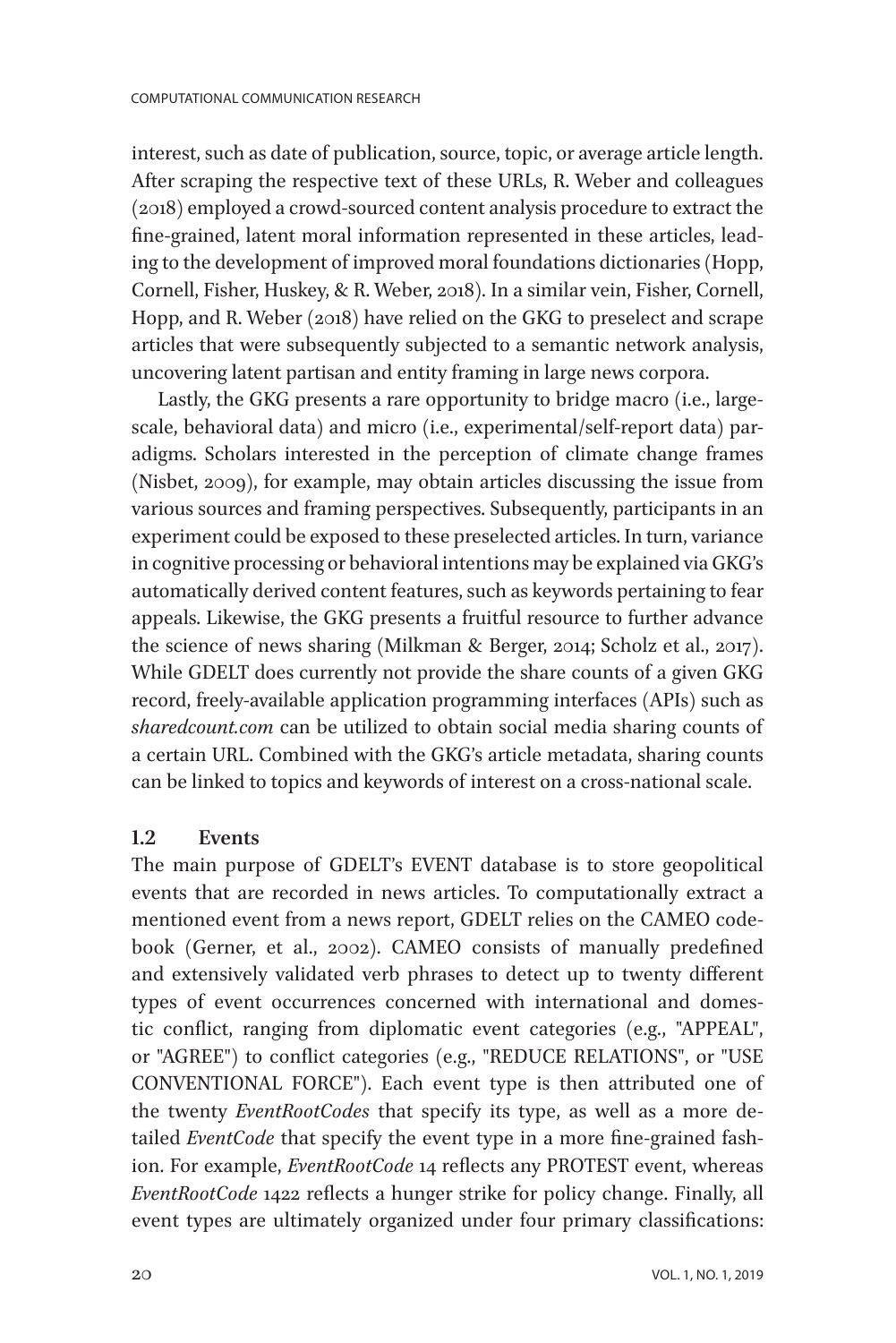Verbal Cooperation, Material Cooperation, Verbal Conflict, and Material Conflict. This *Quadclass* variable supports the analysis of event types at the highest level of aggregation and is less prone to GDELT's automated coding errors in the underlying events data ([Wang et al., 2016\)](#page-31-6), due to the higher levels of aggregation in mapping event types to symbols.

Beyond assessing the event type, CAMEO also extracts the two main actors that characterize an event. Accordingly, CAMEO assesses actions where actor 1 performs a respective action (the event type) on actor 2. Hence, additional information about these actors is provided—for example, whether the actors belong to a certain country, ethnic/religious group, or are part of a governmental, military, or educational institution. Furthermore, GDELT provides the geographical location of the actors and the event by recording the location information closest to the point in the event description that contains the actual statement of action. Geographic information is provided in various resolutions, spanning country, administrative region, city, and latitude-longitude coordinates.

Moreover, each event type is assigned a value on the Goldstein index ([Goldstein, 1992](#page-28-5)), which assesses the conflictive-cooperative nature of the event on a scale from -10 (very conflictive) to +10 (very cooperative). In addition, during the first 15 minutes after an event has been recorded for the first time, GDELT provides the total number of mentions of this event across all source documents (*NumMentions*), the total number of information sources (e.g., news outlets) containing one or more mentions of this event (*NumSources*), the total number of source documents containing one or more mentions of this event (*NumArticles*), and the average sentiment of all documents containing one or more mentions of this event (*AvgTone*) on a scale from -100 (extremely negative) to +100 (extremely positive). The average sentiment of an event reflects the average "tone" of all documents containing one or more mentions of this event during the 15 minute update in which it was first seen.

While GDELT's event metadata–to the best of our knowledge–has not yet been explored with a CCR lens, we argue that it provides various interesting avenues to examine communication-relevant questions. First, we see merit in advancing traditional news value theory (see [Eilders, 2006](#page-28-6) for an overview) from novel methodological perspectives utilizing GDELT's event data. For example, drawing on classical typologies of news factors (e.g., geographical distance, conflict, human interest, positivity and negativity, etc.), one could examine the "shareworthiness" ([Trilling, Tolochko,](#page-30-13) [& Burscher, 2017\)](#page-30-13) of news records mentioning event types that vary in the degree to which they pertain to these news factors. Furthermore, GDELT's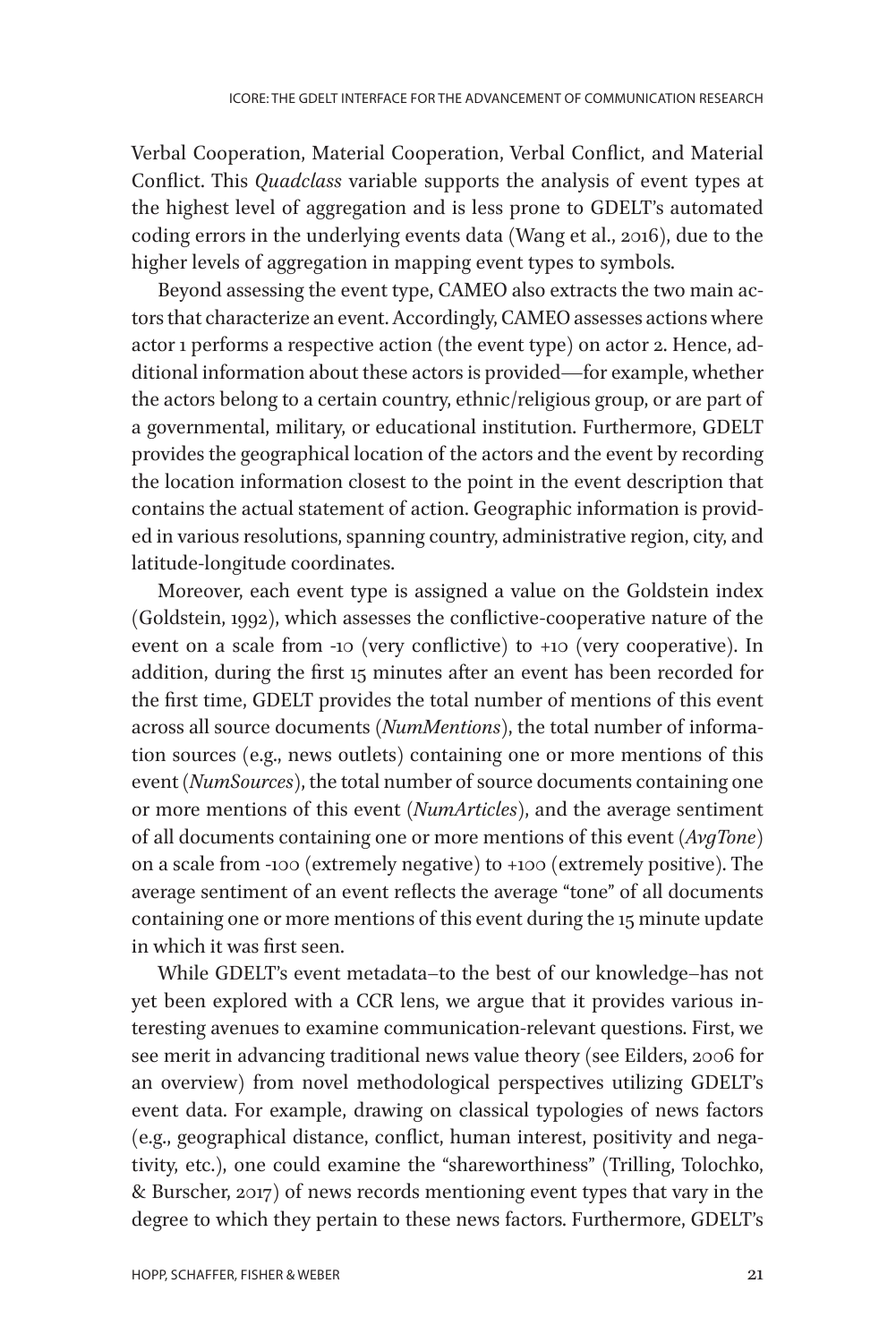*NumSources*, *NumArticles*, and *AvgTone* variables may prove useful in linking an event's news factor to the density and significance of coverage it receives within its first minutes of occurrence.

Second, communication scholars interested in *issue-specific* news framing, i.e., frames surrounding the depiction of certain event types, may find a worthwhile research avenue in combining GDELT's automatically assessed event types with underlying automatically extracted content features of articles that discuss these events. For example, one could investigate how (densely) a terror attack in France is subsequently covered by European, Middle-Eastern, East-Asian, or North American news outlets. Third, combining the news frames provided by the GKG with event records made available through the EVENT table may yield novel insights into the temporal dynamics in which events drive certain types of news frames and vice versa, which types of news frames become motivationally relevant and contribute to the development of novel events, culminating in dynamic-transactional event-news careers ([Früh & Schönbach, 1982](#page-28-7)).

## **1.3 Special Collections**

GDELT applies its automated GKG content-analytic pipeline on a selection of "special collections" spanning American television, academic literature discussing the Middle East and Africa, human rights reports, and historical American books. While the primary focus of this article is on GDELT's GKG and EVENT data, we envision that these special collections provide additional, unexplored research outlets for computational communication scholarship. For instance, the dataset on human rights reports may provide a worthwhile archive for communication researchers interested in the framing and spatio-temporal development of human rights issues (e.g., Barel, Hopp, & [Weber, 2018\)](#page-31-1). Likewise, the American television repository may prove useful to uncover latent differences in news coverage between print and broadcasting. Furthermore, broadcasting coverage may be linked to geopolitical events and complemented with audience ratings to explore the impact of outstanding events on television audience ratings (R. [Weber, 1993](#page-31-7)).

# **2 The GDELT Interface for Communication Research (iCoRe)**

In light of GDELT's massive datasets, GDELT's data has been integrated into Google BigQuery, a web service designed to store and provide access to large-scale datasets through standard SQL queries. Accordingly, the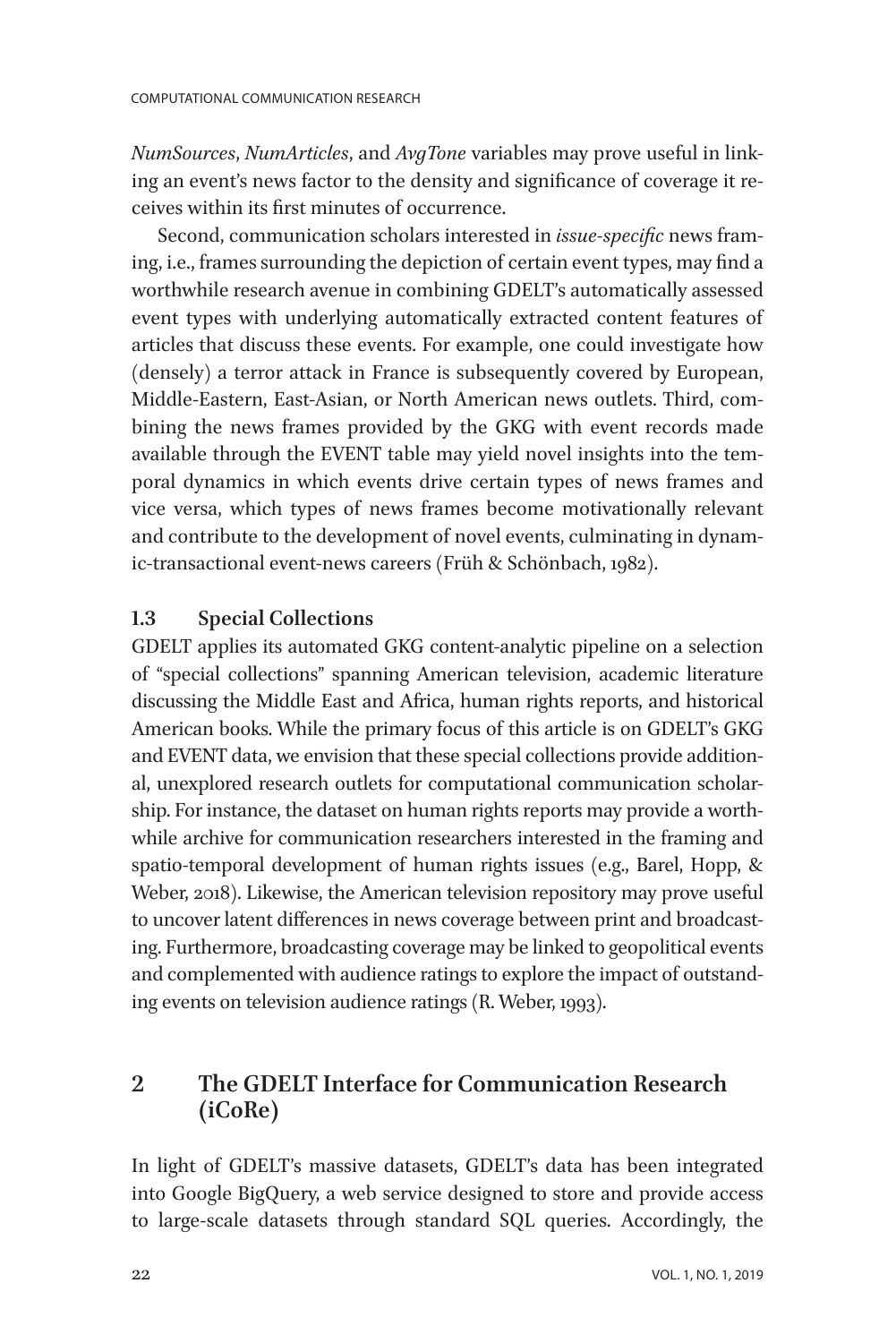majority of studies accessing GDELT have utilized Google BigQuery (e.g., [Qiao et al., 2017](#page-30-5)) or developed independent scripts that download and parse the raw GDELT data in comma-separated value (CSV) format to address a specific research question (e.g., Guo & [Vargo, 2017;](#page-31-4) R. [Weber et al.,](#page-31-1) [2018](#page-31-1)). While Google BigQuery provides unprecedented querying speed, it is a fee-based service that can quickly become expensive with increasingly data-heavy operations. Likewise, relying on independently developed scripts necessitates knowledge and details about their execution and the specific purpose, preprocessing, and analysis steps undertaken to obtain the data from GDELT. In addition, GDELT has started to provide their own APIs for data analysis. Yet, these APIs are unwieldy, largely exploratory in nature, and restricted to a limited number of returned data points. In addition, instead of being tailored to specific research questions, they serve as a "proof of principle" demonstrating that the data can be accessed. Hence, none of the above approaches appear helpful to (a) spur collaboration among experienced and novice computational communication researchers, (b) standardize querying, preprocessing, and analysis pipelines that are increasingly becoming common practice in other data-heavy fields, and (c) fulfill guidelines for conducting reproducible, open-science communication scholarship (e.g., scalability, open source, adaptability, and easy-to-use interfaces; [Trilling & Jonkman, 2018\)](#page-30-7).

With these issues in mind, we set out to develop the GDELT interface for Communication Research (iCoRe; [http://icore.medianeuroscience.](http://icore.medianeuroscience.org/) [org/\)](http://icore.medianeuroscience.org/), a freely-available, web-based API that mitigates the aforementioned shortcomings of GDELT by providing the following features: First, iCoRe provides fast, scalable, and open-source access to an unlimited number of GKG and EVENT records contained in GDELT. In contrast, GDELT's own API restricts the number of rows allowed to be indexed at any given time, limiting the scale of computational analyses. Second, iCoRe allows a user to filter data queries to only include content-analytic measures of interest, parsing GDELT's complex GCAM string and returning these values in a preprocessed, human-readable format. Third, iCoRe allows users to select news articles from specific, carefully pre-selected news sources. This enables fast comparisons across relevant news sources, and more efficient query protocols. In addition, this pre-selection substantially improves data quality by excluding non-news websites (such as blogs or classified advertisements), which are also monitored by GDELT, but usually provide uninteresting information for communication scholars. Fourth, iCoRe is actively under ongoing development by communication researchers. The platform will very soon contain query protocols that allow a combined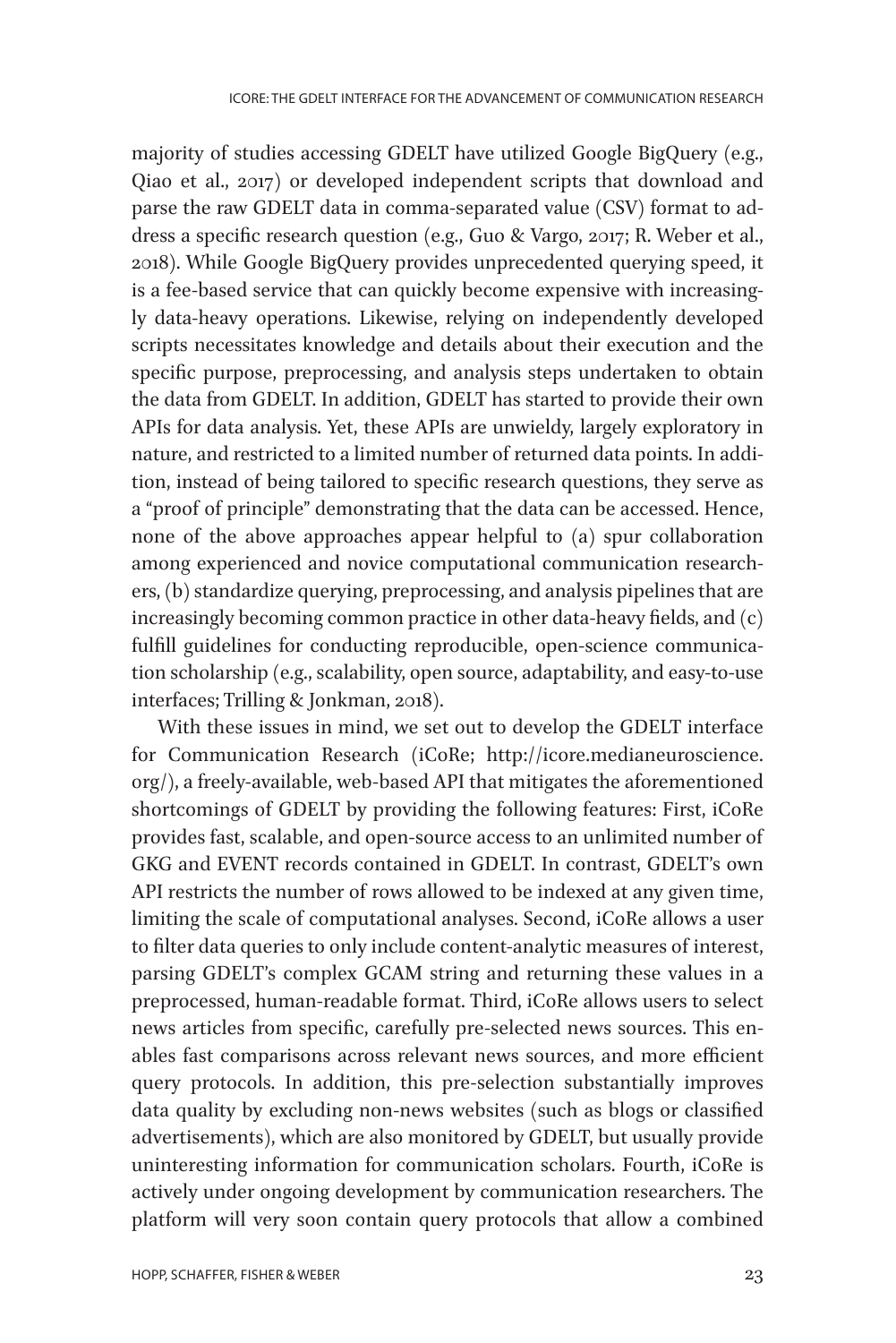retrieval of GKG and EVENT records for direct insights into the framing of events as well as for examining news-event careers. Finally, iCoRe is unique in that its technical backend, its integrated analyses, and usage guidelines are well documented, facilitating collaboration and future extension of the platform.

### **2.1 Technical Backend Overview**

Given the large amount of unstructured data contained within GDELT, traditional relational database management systems (RDBMSs; e.g., PostgreSQL) quickly reach their computational limits when it comes to data ingest and scalability across spatiotemporal datasets ([Fox et al., 2013](#page-28-8)). Hence, researchers and corporate institutions are increasingly turning to distributed databases in which data is stored across a cluster consisting of multiple virtual machines (for an overview, see [Moniruzzaman & Hossain,](#page-30-14) [2013](#page-30-14)). The data is usually distributed and partitioned according to shared properties (e.g., time, location, etc.), resulting in a faster execution of query protocols. These distributed databases necessitate larger storage capacities as data is being duplicated in the process, but they simultaneously ensure higher throughput and availability as the chances of having a single point of failure (SPF; e.g., downtime due to a single machine failure) are mitigated.

Accordingly, we built iCoRe on a distributed database (Apache Cassandra) across a virtual cluster currently consisting of ten nodes. iCoRe contains multiple tables to store the GDELT data according to different partition keys to speed up queries that span, for example, certain locations or time periods. Queries are driven by the DataStax Cassandra connector, with a lightweight front end written in Java and hosted in Apache Tomcat. Cassandra queries are enhanced by Apache Spark support, which allows for in-memory distributed queries, such as filters and joins. Each query consists of an AJAX HTTP request, where the endpoint specifies the data source and the URL query string specifies the filters or constraints on the data. Users are able to acquire data in CSV or JavaScript Object Notation (JSON) formats depending on need. Moreover, iCoRe is delivered by a lightweight HTML5 user-interface. This interface offers documentation on how to query, interpret, and analyze data and provides an intuitive, easy-to-use query interface. Both the interface and the complete API specification are available at <http://icore.medianeuroscience.org/>. Interested readers can gain further insights into the technical backend of iCoRe via the dedicated, open-source Github repository[.1](#page-27-2)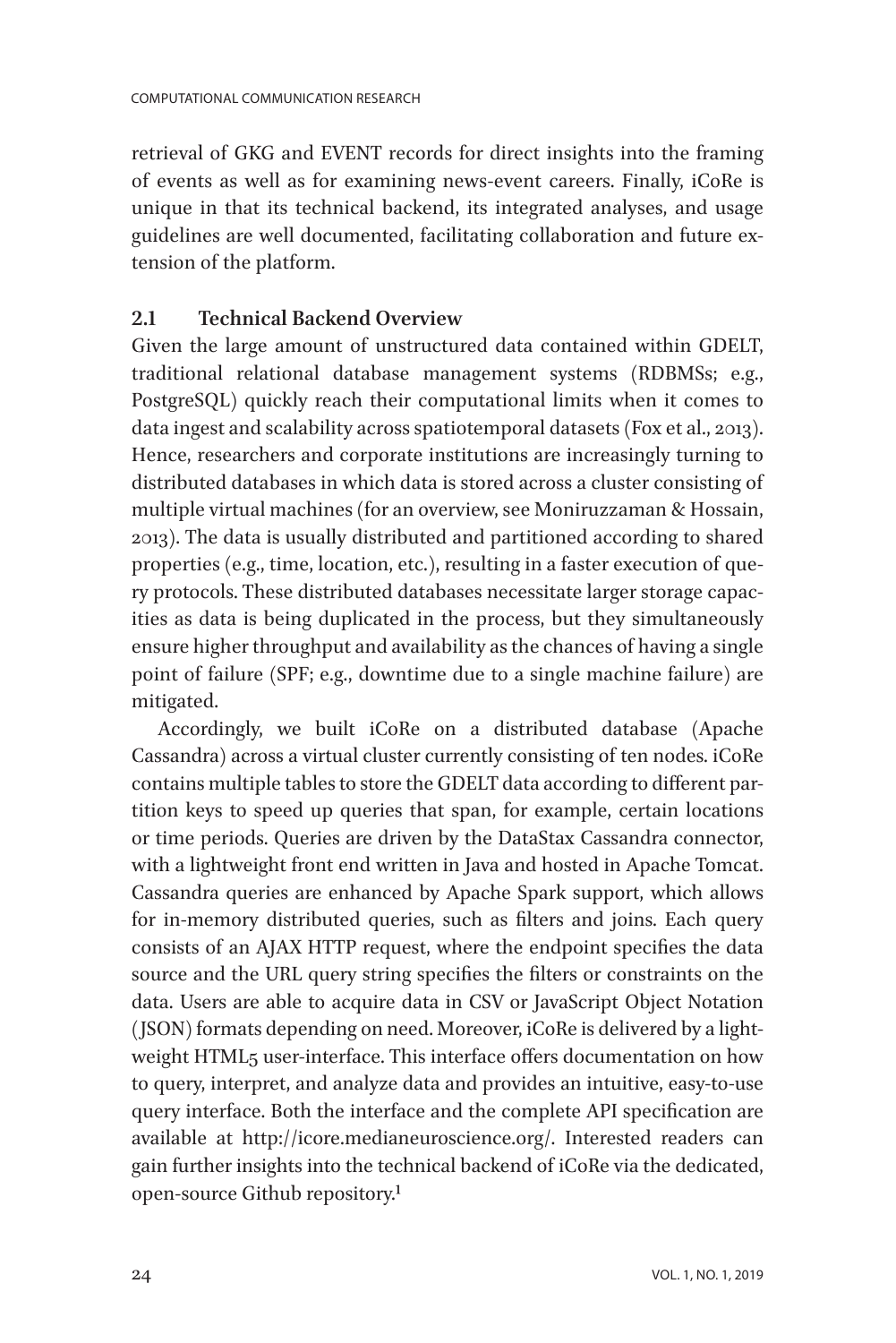## **2.2 Data Ingest and Preprocessing**

Instead of querying all of the thousand sources monitored by GDELT, iCoRe is currently drawing on a specifically constructed and extendable whitelist of 111 international, major news outlets.[2](#page-27-3) This whitelist serves as a first attempt to increase the quality of data obtained via iCoRe. By pre-selecting major news sources and excluding rather insignificant sources for largescale communication research (i.e., sources with a small audience), iCoRe maintains a focus on news reporting, thereby excluding non-news websites (such as blogs or classified advertisements) that are also monitored by GDELT. In addition, for each source, iCoRe's whitelist provides its country of origin, whether it is state-run or not, and its political orientation (conservative, centrist, liberal) - information that GDELT does not provide. This information was gathered with the help of research assistants who collected information on a news outlet through the source's website and online encyclopedias. iCoRe in turn allows the selection of articles from any of the 111 whitelisted sources, along with the stored metadata of a given news outlet. Yet, we emphasize that this whitelist serves as a first data quality filter and will continuously be extended based on communication researchers' needs. For example, iCoRe's current whitelist only considers news outlets in the English language or foreign-language outlets that feature an English online version. Yet, in the near future this whitelist will be extended to include non-English news sources using GDELT's various translation capabilities.

Applying the aforementioned filters, iCoRe utilizes a Python script that automatically retrieves and parses GDELT's GKG and EVENT data at 30-minute intervals. Since the GKG GCAM string contains over 2,230 variables with varying length from document to document, we adopted various automated and manual pattern matching strategies to parse and preprocess this large and complex string. Currently, among other variables, iCoRe provides the GCAM output of all categories included in LIWC [\(Pennebaker et al., 2001\)](#page-30-8), the MFD [\(Graham](#page-29-10) [et al., 2009](#page-29-10)), Hogenraad's Motive Dictionary (2003), and GDELT's theme dictionaries. Importantly, while GDELT's EVENTS table dates back to 1979, the GKG was introduced in February 2015. Hence, iCoRe currently includes only events and GKG records that were mentioned/published after January 1st, 2015.

## **3 Computational Communication Research with iCoRe: Three Case Studies**

We present three distinct, theory-driven use cases that highlight how iCoRe can be harnessed to address communication research questions from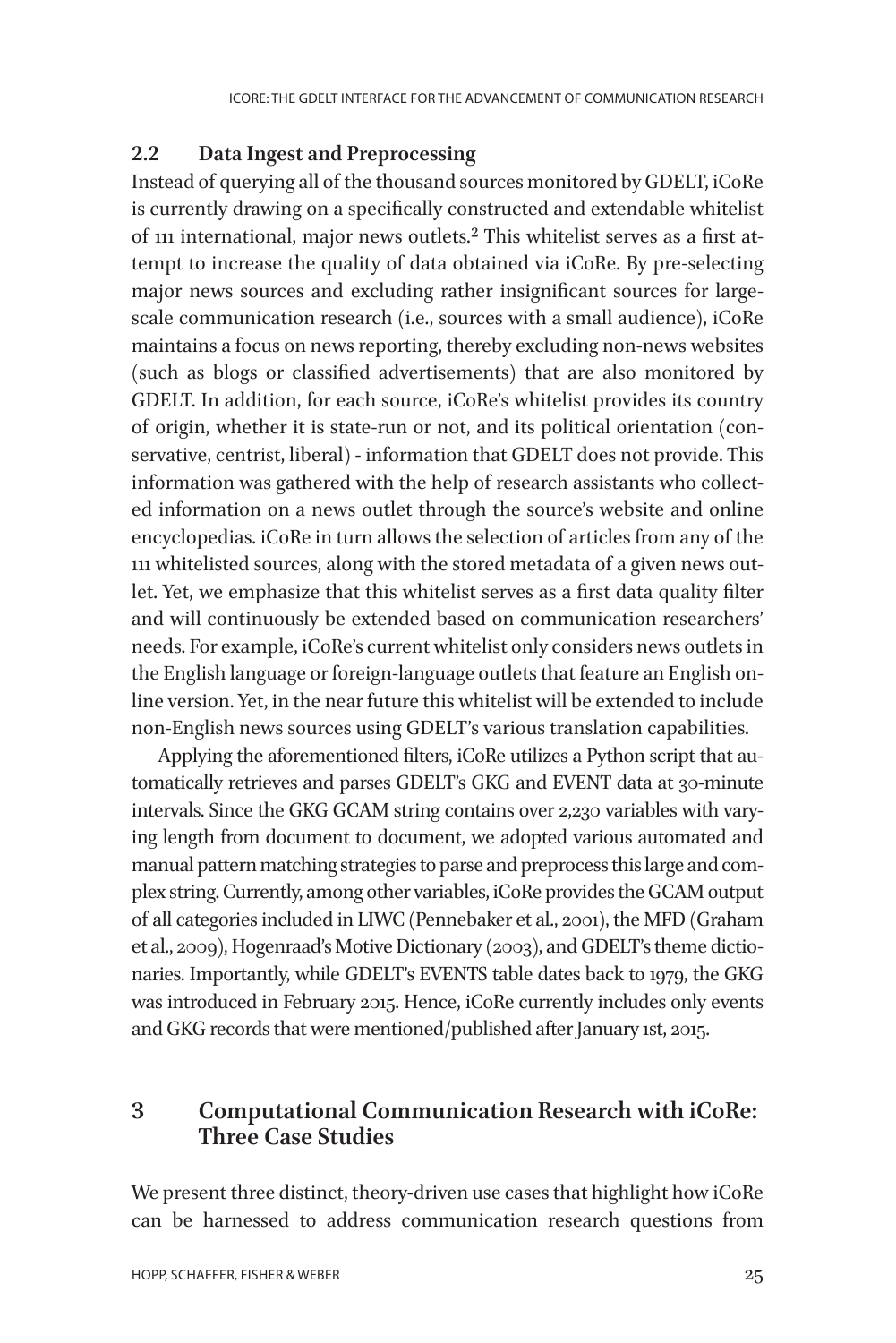various theoretical and data-driven perspectives. In the first case study, we draw on a classical framing paradigm to demonstrate how iCoRe can be utilized to conduct a macro-level analysis of how U.S. based news sources differ in their framing of climate change and how the obtained article metadata can be harnessed to explore the large-scale, behavioral outcomes of climate change framing. In the second study, we demonstrate iCoRe's potential utility within news value and agenda-setting theory, exploring how countries differ in their news coverage patterns following the death of journalist Jamal Khashoggi, an event that attracted global media attention in October and November of 2018. The third case study taps into the largely unexplored dynamic-transactional nature of news-event careers by highlighting how densities of news coverage following certain events ebb and flow in the United States.<sup>3</sup>

### **3.1 First Case Study: Framing Climate Change**

In recent years, public and scientific interest in framing messages that relate to climate change has increased ([Feinberg & Willer, 2013](#page-28-9); [2015](#page-28-10); [Markowitz](#page-29-13) [& Shariff, 2012](#page-29-13); [Nisbet, 2009](#page-30-10)). Scholars from communication and social psychology have started to examine how messages can be tailored to maximize the persuasive appeal of environmental messages among certain audiences. One branch of this scholarship investigates how individuals' moral sensibilities play a central role in shaping the effectiveness of environmental messages ([Markowitz & Shariff, 2012\)](#page-29-13). For instance, when focusing on the political orientation of audiences, liberals tend to place greater value on *individualizing* moral values that are concerned with care and fairness, whereas conservatives are more likely to emphasize *binding* moral values that emphasize loyalty, authority, and purity ([Graham et al., 2009](#page-29-10)).

In light of these differences, [Feinberg and Willer \(2013;](#page-28-9) [2015](#page-28-10)) demonstrated that liberals are more receptive to environmental messages that conform more strongly to individualizing moral values (e.g., "an animal species will go distinct if global temperature levels keep rising"). In contrast, conservatives were more receptive to messages that emphasize the binding moral values over individualizing moral values (e.g., "protecting the soil of one's nation from damage"). In addition, communication research has demonstrated that such morality subcultures not only exist among members of certain political camps, but also among producers ([Bowman,](#page-28-11) [Lewis, & Tamborini, 2014\)](#page-28-11) and respective audiences ([Mastro, Enriquez, &](#page-30-15) [Bowman, 2012\)](#page-30-15) of media content.

With these findings in mind, we use iCoRe to provide a brief example of how liberal versus conservative newspaper sources (a) differ in their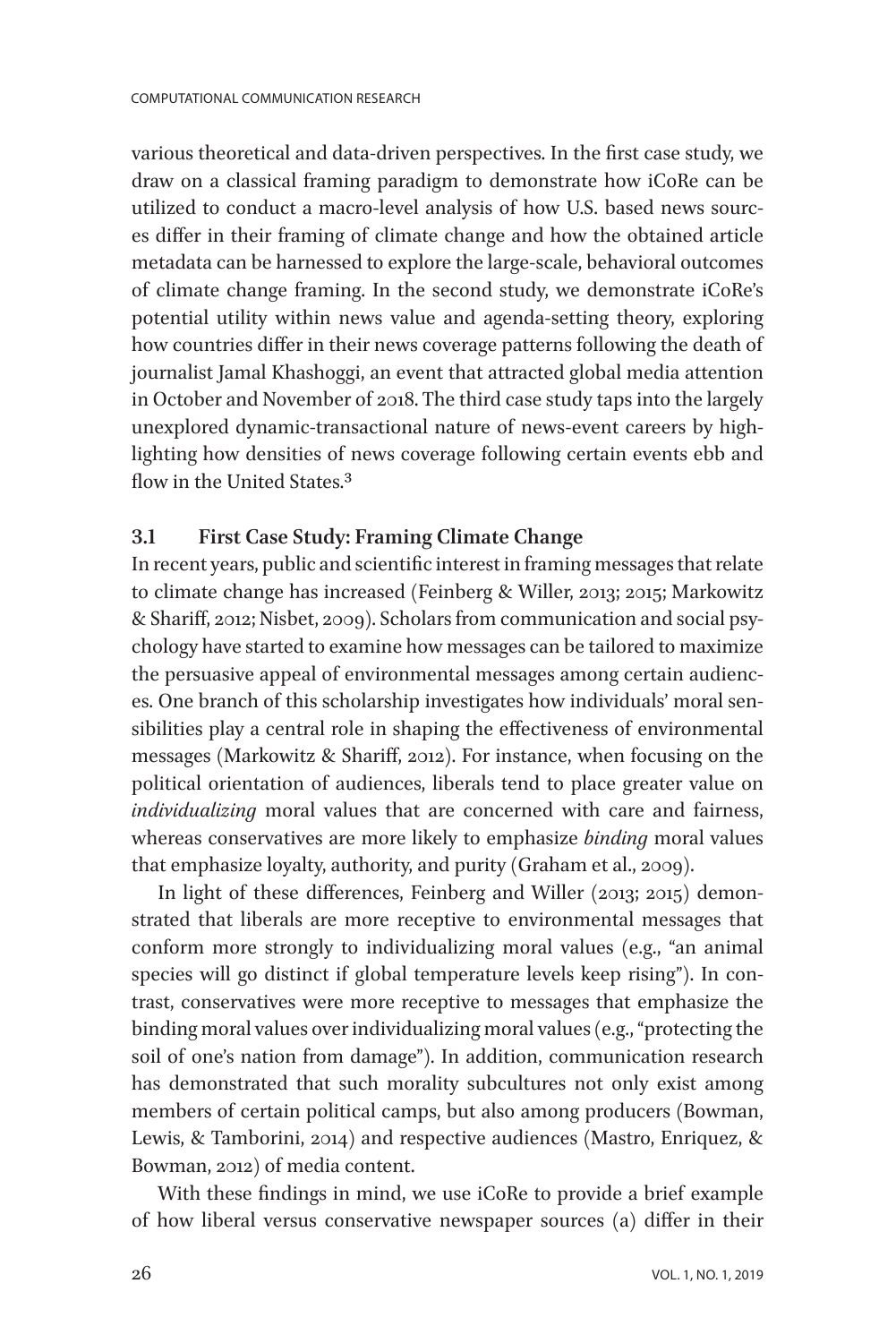climate change framing, specifically with regard to moral attitudes and (b) how these differences become motivationally relevant when predicting share counts of climate change articles among liberal and conservative audiences. To address these questions, we used iCoRe to pull articles and their URLs from two liberal-leaning news sources (*The Huffington Post* and *The New York Times*) and two conservative-leaning news sources (*Breitbart* and *Fox News*)[.4](#page-27-5) Further, we only considered articles that were published in 2017 and that contained the "ENV\_CLIMATECHANGE" topic as proxy whether an article discusses climate change. This resulted in a total of 3,043 articles (see Figure 1, for a comparison of article counts across sources).

To explore differences in climate change framing between sources, we used iCoRe to pull the content-analytic output from the MFD and LIWC stored in the GCAM string of the GKG. The MFD contains preselected wordlists that aim to reflect the five moral foundations as identified by Moral Foundations Theory (MFT, [Graham et al., 2009\)](#page-29-10) such as notions of care and fairness. Each moral foundation in the MFD is further split into "virtue" and "vice" categories, with respective word lists that aim to capture whether a foundation has been adhered to or violated. The content-analytic output of the MFD reflects word counts showing how often a given concept (e.g., "care" in the MFD) appeared in form of a single word in a document. Likewise, the LIWC dictionary contains wordlists pertaining to a larger, more general array of concepts (see http://liwc.wpengine.



*Figure 1: Frequency of Articles Discussing Climate Change Per Source in 2017*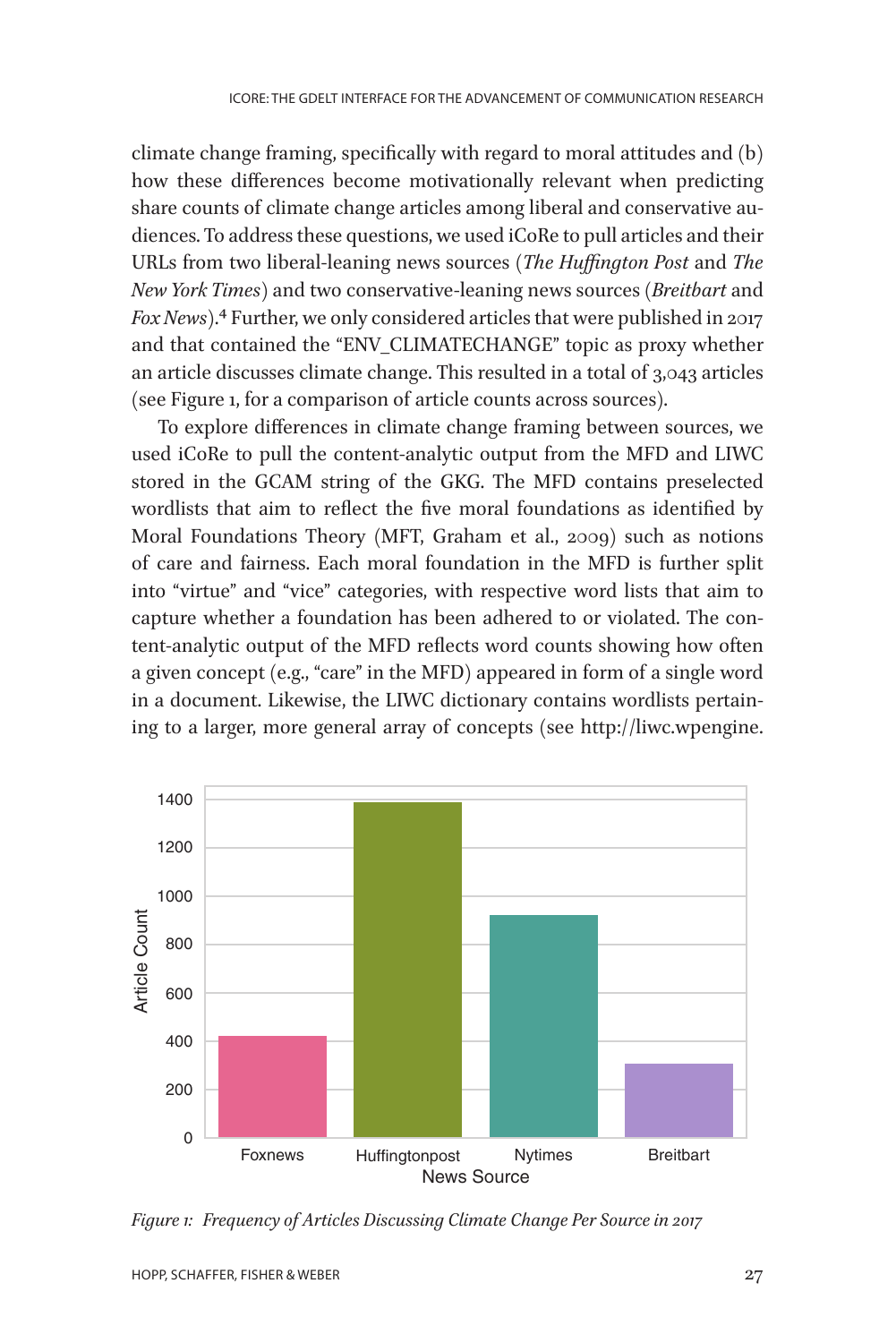#### COMPUTATIONAL COMMUNICATION RESEARCH

| id | date                                                 | url | tone | care | harm | themes named entities source        | wordcount | source location |
|----|------------------------------------------------------|-----|------|------|------|-------------------------------------|-----------|-----------------|
|    | 201702281 Tue Feb 28 00:0 http://abcn(-23.968.043 6  |     |      |      |      | [CRISISLI [US   USDC   bobb go.com  | 706       | US              |
|    | 201702282. Tue Feb 28 00:0 http://abcn(0.29850745 0  |     |      |      | 0    | [CRISISLI [US   USDC] come go.com   | 570       | US              |
|    | 201702281 Tue Feb 28 00:0 http://abcn(0.20790021 0   |     |      |      | 0    | [AFFECT [FR] GM   IN   IR   go.com  | 445       | US              |
|    | 201702280(Tue Feb 28 00:0 http://abcn(0.8057296      |     |      |      | 0    | [AFFECT [AS   IR   MX   US   go.com | 1026      | US              |
|    | 201702280 Tue Feb 28 00:0 http://abcni -17.412.935 0 |     |      |      | 3    | [EDUCAT [USCA   USDC   US go.com    | 368       | US              |

#### *Figure 2: Excerpt and Description of Query Result for the First Case Study*

*Note*. For each news article, from left to right: unique record identifier; publication date; URL; average tone/sentiment (–100 most negative through +100 most positive); wordcounts for identified *care* and *harm* words (other dictionary categories omitted for visualization purpose); identified themes/topics; identified entities; news source; article length; FIPS country code of news source location.

com/compare-dictionaries/), such as perceptual (e.g., seeing, hearing, and feeling), cognitive (e.g., insight, cause, certainty), and biological (e.g., body, health/disease, sexuality) processes. We also included the total article length of each news document in our query and divided the MFD and LIWC wordcounts by the total number of words per article to control for the influence of variations in article length across sources. Figure 2 provides an interpretation of the returned CSV data.

As a first analysis, we contrasted LIWC's *Biology* (e.g., words pertaining to health, illness, and the human body) and *Personal Concerns* (e.g., words pertaining to money, religion, or death) categories across all four sources (see Figure 3). While all sources appear to frame climate change more strongly in biological terms, liberal sources show slightly higher means than



*Figure 3: Comparison of Selected LIWC Categories Across Sources*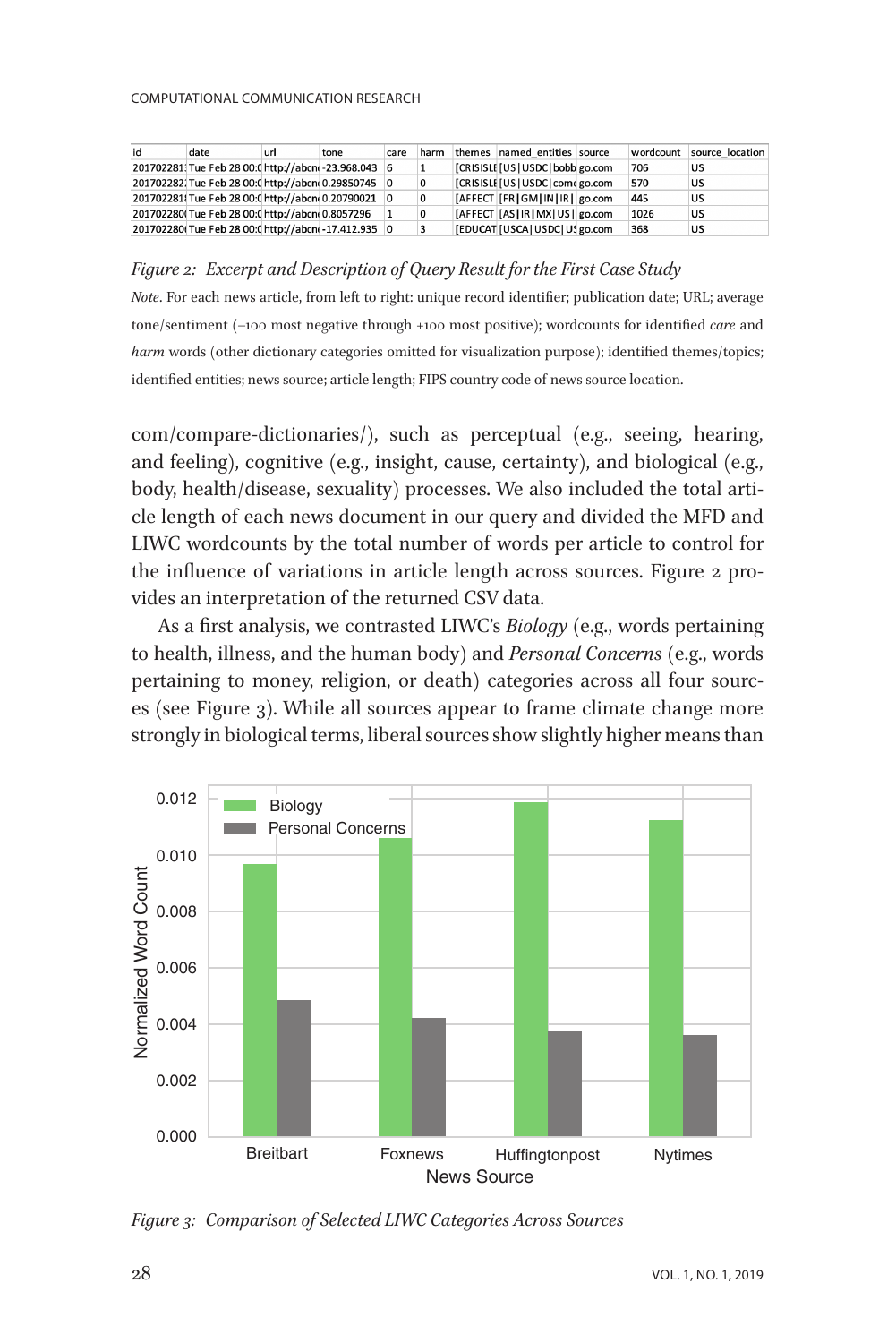

*Figure 4: Comparison of MFD Categories Across Sources*

conservative sources in the *Biology* category. Likewise, conservative sources stress the *Personal Interest* slightly more strongly than liberal sources, suggesting that conservative news sources tend to frame climate change in regard to its relevance to the well-being of individuals and families whereas liberal outlets tend to focus more on the effects of climate change on humans and non-human organisms on a broader scale.

Next, to address differences in moral framing, we contrasted the ten moral foundation categories contained within the MFD across sources (see Figure 4). Interestingly, despite the hypothesized differences in moral message framing for liberal versus conservative audiences, all sources appear to adopt a similar framing strategy when discussing climate change: Words pertaining to loyalty, followed by authority, are most prevalent across all news sources independent of their political leaning. In addition, there seems to be no clear pattern between individualizing and binding moral foundations when comparing liberal and conservative sources as all included news sources score higher on the binding foundations than the individualizing foundations. This finding is unexpected, since results by [Feinberg and Willer \(2013;](#page-28-9) [2015\)](#page-28-10) suggest that newspaper outlets would be more successful in communicating issues of climate change towards their audiences when considering the underlying moral cognitive structures of message receivers.

Finally, to test whether news documents of liberal (conservative) outlets that emphasize the individualizing (binding) moral foundations are of greater behavioral relevance to their respective audiences, we entered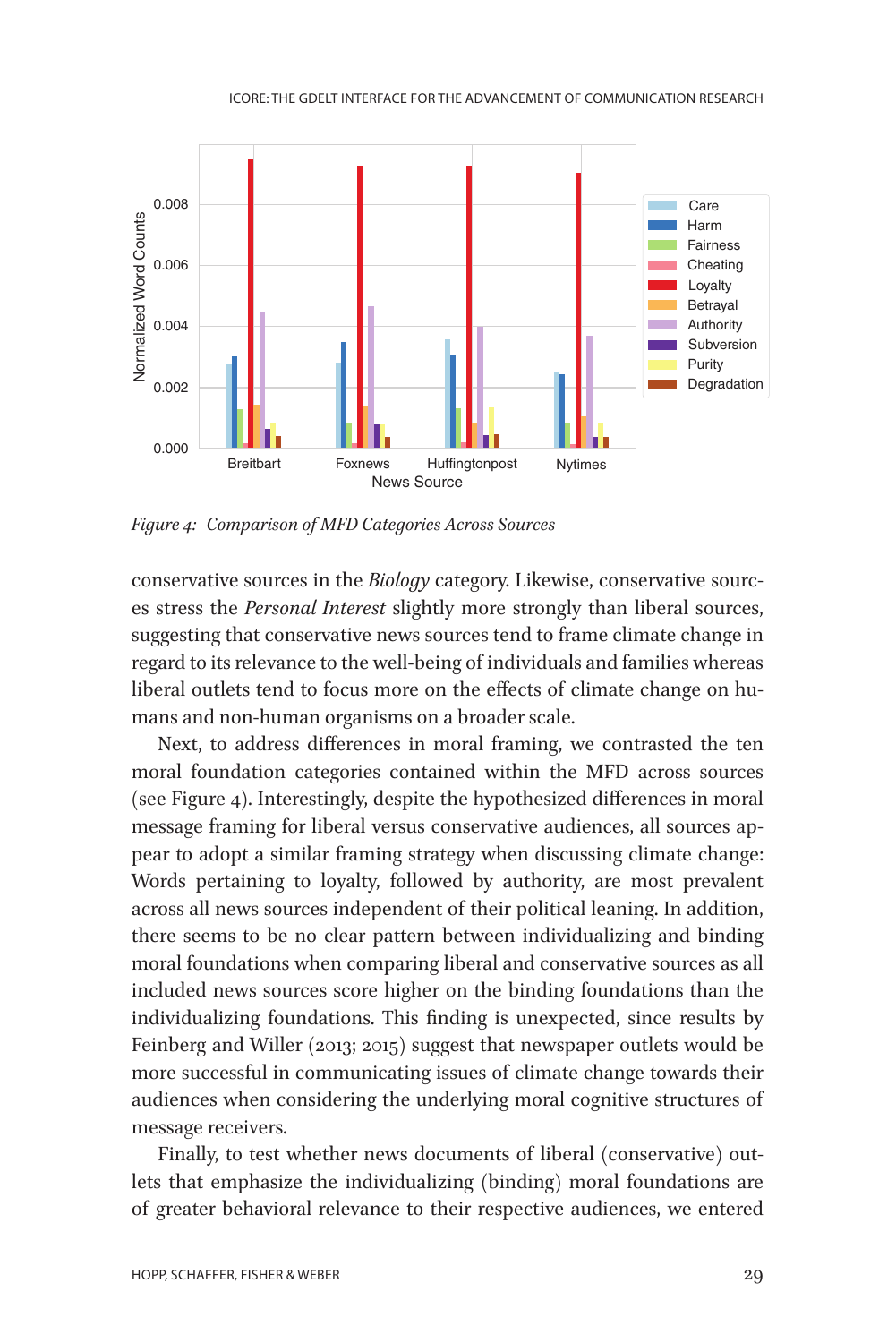|                                                                                                                     |             | <b>Liberal News Outlets</b> |          | <b>Conservative News Outlets</b> |           |          |  |
|---------------------------------------------------------------------------------------------------------------------|-------------|-----------------------------|----------|----------------------------------|-----------|----------|--|
| <b>MFD Categories</b>                                                                                               | Coefficient | 0.025                       | 0.975    | Coefficient                      | 0.025     | 0.975    |  |
| Care                                                                                                                | $-6.53$     | $-41.93$                    | 28.86    | 7.71                             | $-22.09$  | 37.53    |  |
| Harm                                                                                                                | 24.06       | $-10.72$                    | 58.85    | 6.93                             | $-22.65$  | 36.52    |  |
| <b>Fairness</b>                                                                                                     | $-4.45$     | $-52.53$                    | 43.62    | 20.76                            | $-28.52$  | 70.04    |  |
| Cheating                                                                                                            | 79.80       | $-111.09$                   | 270.69   | 20.79                            | $-222.38$ | 263.96   |  |
| Loyalty                                                                                                             | 7.04        | $-8.06$                     | 22.14    | $-16.75*$                        | $-32.81$  | $-0.69$  |  |
| <b>Betrayal</b>                                                                                                     | $-25.66$    | $-82.21$                    | 30.88    | 8.18                             | $-30.48$  | 46.85    |  |
| Authority                                                                                                           | 2.87        | $-28.24$                    | 33.99    | 4.56                             | $-18.52$  | 27.65    |  |
| Subversion                                                                                                          | $-186.23**$ | $-318.33$                   | $-54.14$ | $-0.76$                          | $-48.71$  | 47.18    |  |
| Purity                                                                                                              | 42.41       | $-6.47$                     | 91.29    | 26.91                            | $-24.57$  | 78.40    |  |
| Degradation                                                                                                         | $-33.03$    | $-128.67$                   | 62.60    | $-127.54*$                       | $-231.32$ | $-23.75$ |  |
| AIC                                                                                                                 | 6327.56     |                             |          | 6076.19                          |           |          |  |
| <b>BIC</b>                                                                                                          | $-2021.15$  |                             |          | $-1923.45$                       |           |          |  |
| Log Likelihood                                                                                                      | $-3152.8$   |                             |          | $-3027.1$                        |           |          |  |
| <i>Note</i> . Coefficients with confidence intervals. $N = 500$ articles per source. * $p > 0.05$ . ** $p > 0.01$ . |             |                             |          |                                  |           |          |  |

<span id="page-17-0"></span>**Table 1: Negative Binomial Regressions Predicting the Number of News Article Shares on Facebook for Liberal and Conservative News Outlets**

the URLs of the obtained GKG records into the *SharedCount* [\(https://www.](https://www.sharedcount.com/) [sharedcount.com/\)](https://www.sharedcount.com/) API to obtain the number of times a given URL has been shared on Facebook. After obtaining the share counts for each article, we grouped the data according to the liberal and conservative news outlets. We excluded articles that were shared less than one time or more than 1000 times and randomly selected 500 articles from each of the two (i.e., liberal and conservative) news source groups. Next, we estimated two negative binomial regressions to predict the number of times each article was shared within audiences of liberal and conservative news outlets (see [Table 1\)](#page-17-0).

When comparing the model fit between liberal and conservative sources, the conservative news source model indicates a slightly better fit, suggesting that moral values are of stronger motivational relevance among audiences of conservative outlets than liberal news outlets. This partially supports earlier research suggesting that conservatives tend to place greater emphasis on all moral foundations compared to liberals ([Graham et al.,](#page-29-10) [2009\)](#page-29-10), which would explain the greater motivational relevance of moral values for news article sharing among conservative audiences. Furthermore, there are interesting commonalities and differences among the direction of coefficients when predicting share counts: Whereas violations of the purity and authority foundation seem to decrease share counts, adherences to the purity and authority foundation appear to increase share counts across political camps. Likewise, climate change articles that highlight unfairness and human harm appear to be positively related to share counts. Yet,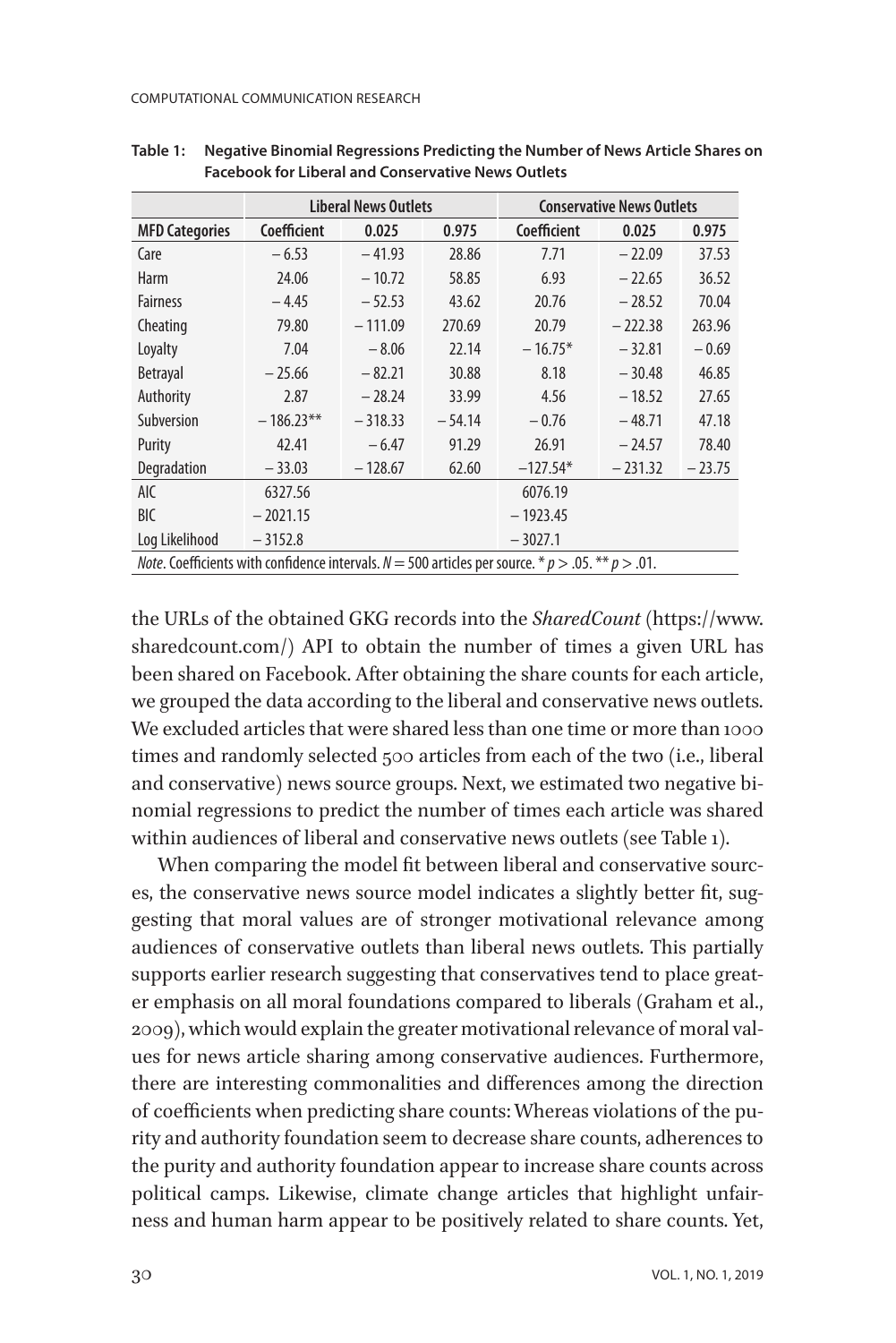considering the rather small sample size of 500 articles per group, only the *Subversion* category was a statistically significant predictor for share counts among liberal audiences, and the *Loyalty* and *Degradation* categories the only significant predictors among conservative outlets. Hence, we remain cautious with the interpretation of the aforementioned findings and invite communication researchers to utilize iCoRe for obtaining a broader range of articles, spanning multiple years and a greater, more heterogeneous selection of news outlets.

Drawing a short conclusion, the aim of the first case study was to demonstrate iCoRe's utility for communication researchers interested in exploring macro-level news framing differences with regard to a certain topic of public interest. By relying on GCAM's content-analytic outputs such as LIWC and the MFD, we showed how differences in message framing across news sources can be crystallized. Furthermore, we demonstrated how data obtained via iCoRe can be complemented with additional behavioral data in the form of news article sharing to explore the macro-level effects of message framing among audiences. Finally, we encourage fellow computational communication researchers to scrape the article text of URLs obtained through iCoRe. The obtained articles, along with their computationally derived content metrics, may then be used in an experimental paradigm to better understand what micro-level cognitive processes give rise to largescale behavioral outcomes in the form of news article sharing or commenting behaviors (see [Scholz et al., 2017\)](#page-30-12). We envision that a combination of such micro-macro analyses through iCoRe opens numerous fruitful future research directions.

### **3.2 Second Case Study: The Death of Jamal Khashoggi**

In our second case study, we demonstrate the utility of iCoRe for communication scientists interested in trans- and international media coverage following certain outstanding events (see [Wessler & Brüggeman, 2012](#page-31-8)). For example, according to news value theory ([Galtung & Ruge, 1965\)](#page-28-12), certain characteristics of an event (i.e., news factors) such as proximity, conflict, human interest, or positivity and negativity determine the value of an event to become *news* in a given country. In determining a recent event that received international attention, we chose to focus on the death of Jamal Khashoggi, a Saudi-Arabian journalist and U.S. green card holder who died on October 2nd, 2018 in Turkey.

To approach this case study, we first illustrate how the average tone (i.e., sentiment) of news coverage of six countries (Canada, China, Germany, India, United Kingdom, and the United States) mentioning Saudi Arabia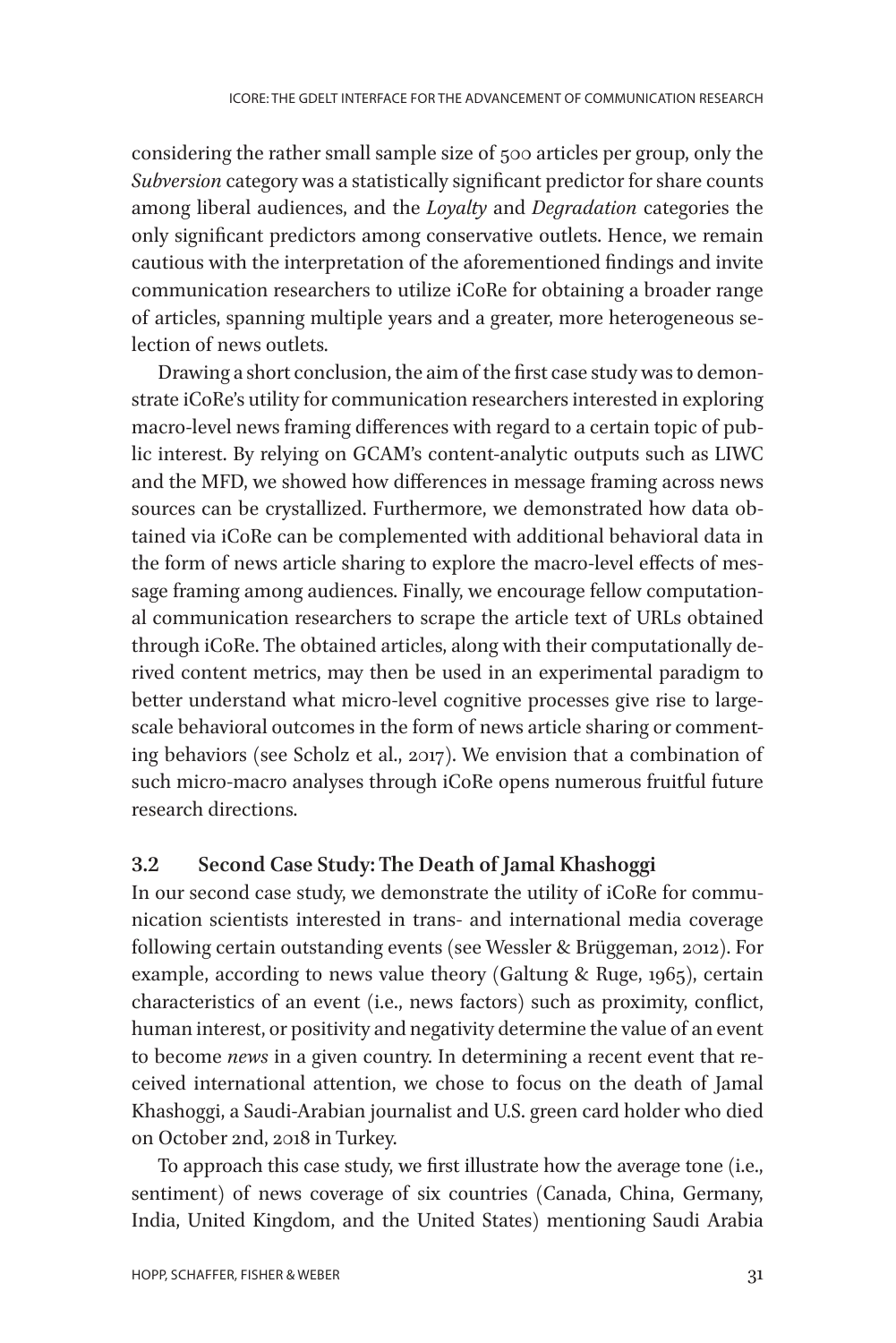shifted over time leading up to and following the death of Khashoggi. We were curious whether the physical proximity of Saudi Arabia to various countries shapes the tone of country-level news coverage leading up to and following the death of Khashoggi. Using iCoRe, we pulled all articles, along with their publication date and average tone that were published in 2018 and contained 'SA' (i.e., FIPS country code for Saudi Arabia) in their named entities. We decided to compare the news coverage of the following countries: Canada, Germany, United States, India, United Kingdom, and China. This resulted in a total of 36,113 articles being selected. As can be seen in Figure 5, the average tone of news coverage mentioning Saudi Arabia across all countries started to decline in July 2018 and witnessed a significant drop towards the end of October 2018, the month in which Khashoggi died. However, our analysis does not suggest a direct association between the proximity of a reporting country and the tone of news coverage. While German news sources appear to adopt the most negative tone through the obtained time period, similarly distant countries like India or China adopt a more positive tone, whereas Canada appears to produce more negative coverage.

To further distill how countries covered the killing of Khashoggi, we adopt a mediated associations paradigm. Following [Arendt and Karadas](#page-27-6) [\(2017\)](#page-27-6), we conceive of mediated associations as the repeated pairing of an object (e.g., Khashoggi) with specific attributes (e.g., topics and themes) and other mentioned objects (e.g., entities, organizations, etc.). We operationalize these associations as the co-occurrence of Khashoggi within news articles along with certain themes and entities as identified by GDELT. For example, if the same article mentions Khashoggi, Donald Trump, and a topic concerned with assassination, then a connection (i.e., an edge) is incremented between these objects (i.e., nodes). Furthermore, while previous research utilizing such mediated associations to study media stereotyping



*Figure 5: Average Tone of News Sources by Country Mentioning Saudi Arabia Note*. Average tone was computed using a two-week moving average.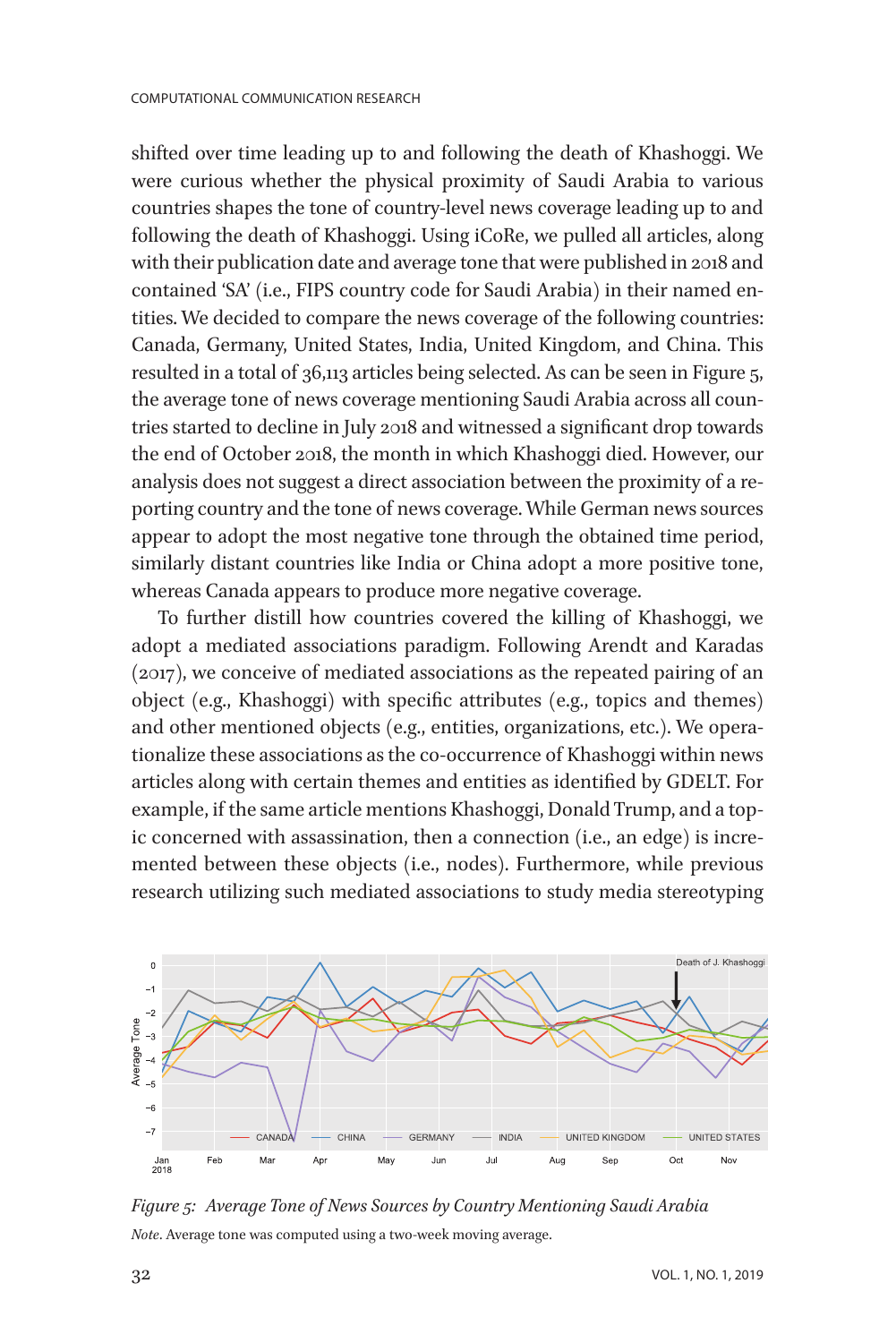of certain issues and entities has remained restricted to media outlets within *single* countries, iCoRe enables the comparison of mediated associations of media outlets *across* countries.

To explore these mediated associations across countries, we utilized iCoRe and selected articles that were published between September 1st 2018 and November 20th 2018 and mentioned the entity "jamal khashoggi". Furthermore, to allow for a subsequent country-level comparison, we focused on articles that were published by news sources situated in Canada, the United States, and the United Kingdom. Lastly, we selected themes and named entities as provided by GDELT. This query resulted in a total of 2,260 articles. After querying these articles, we first grouped articles together based on their country of publication. Next, for each country, we constructed a co-occurrence network that highlights how often Khashoggi was mentioned along with certain themes and other named entities (see Figure 6).



*Figure 6: Comparison of Mediated Association Networks Between the United States, the United Kingdom, and Canada*

*Note.* Top-left: United States, Top-right: United Kingdom, Bottom: Canada. Red nodes reflect GDELT themes, blue nodes reflect named entities. Edge weights reflect normalized co-occurrence frequencies between J. Khashoggi and the top ten themes and named entities that were mentioned with J. Khashoggi in news sources within each country. Networks were visualized with Gephi.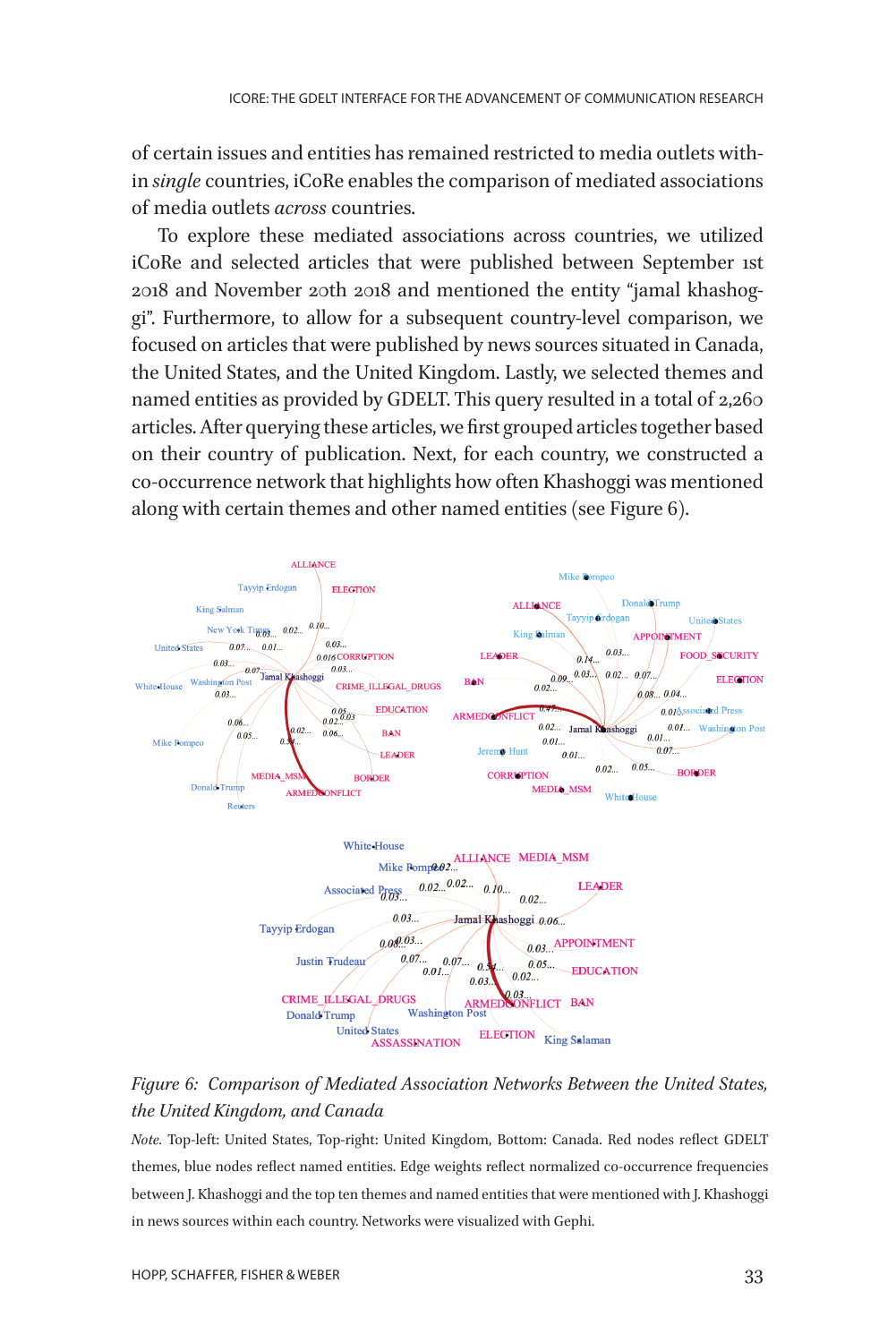When comparing the resulting networks, it is salient that all three countries most often refer to Khashoggi along with the topic of *armed conflict*, followed by the topic of *alliance*. When examining associated entities, the *Washington Post* shares the same edge weight across all three countries, highlighting that news coverage in each country emphasized Khashoggi's position as a columnist for the *Washington Post*. Each co-occurrence network also contains King Salman, Tayyip Erdogan, Donald Trump, and Mike Pompeo, highlighting the roles of these individuals in the developing narrative. To further study these differences, future studies could test the statistical significance or equivalence of differences in mediated associations between countries. For instance, the networks could be reduced to nodes that occur in each country to allow for a comparison of their edge weight across countries. A simple analysis of variance may be computed in which nodes and associated edge weights are entered as factors and countries as group levels to detect statistically significant differences in coverage about Khashoggi.

## **3.3 Third Case Study: Event-News Careers in the United States**

In the third case study, we set out to demonstrate iCoRe's utility for examining the dynamic nature of the relationship between real-world events and the reporting of these events in news media. Early research by [Früh](#page-28-7) [and Schönbach \(1982\)](#page-28-7) has recognized that there exist dynamic transactions between real-world events and news coverage that accompany these events, culminating in reciprocal *event-news careers*. Certain events (e.g., a nation-wide protest) will likely lead to intensified news coverage, which in turn may evoke heightened attention among news audiences, who subsequently seek additional information about the event, driving sustained coverage of the issue until either audiences' interest in the issue attenuates or other, more newsworthy events occur (R. [Weber, 1993](#page-31-7)). Yet, except for a few recent attempts (e.g., [Hopp, Fisher, & Weber, 2019](#page-29-14)), it has remained largely untested to what extent these dynamic associations indeed exist, and if they do exist, whether they are more prevalent for certain topics and events that may differ in motivational relevance. The empirical assessment of these dynamics from a communication perspective has remained restricted, largely due to the limited access to large-scale archival datasets of real-world event prevalence and the diffusion of events into news coverage.

iCoRe circumvents this data access problem as it provides insights into the spatio-temporal trajectories of real-world events and news coverage in regards to specific topics (and other content dimensions covered by iCoRe not shown in this case study). To provide a basic example of such an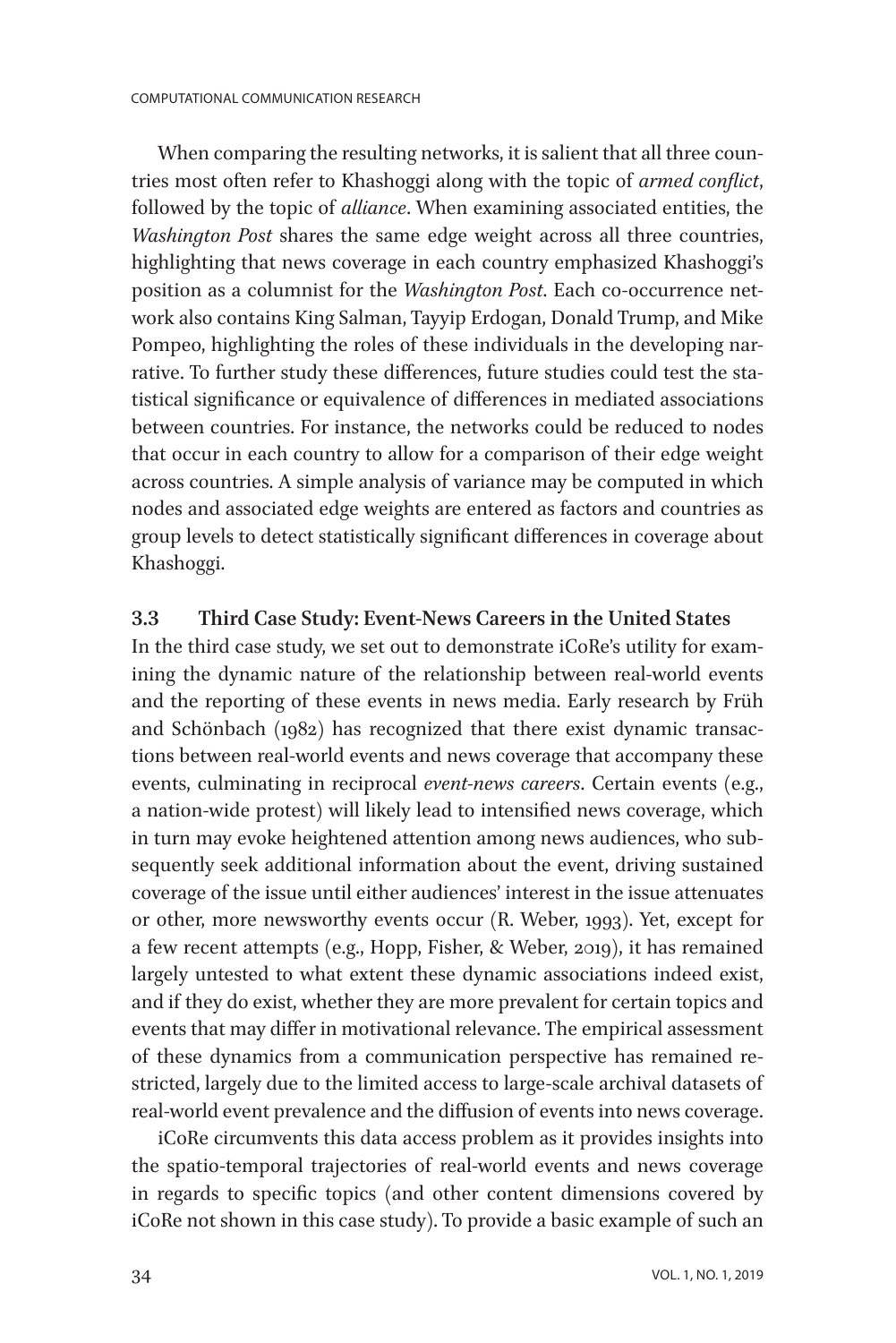analysis, we apply classical time series analysis approaches (ARIMA and Temporal Causal Modeling; [Box, Jenkins, & Reinsel, 1994](#page-28-13)) in combination with time series transfer functions [\(Montgomery & Weatherby, 1980](#page-30-16)) to examine how the occurrence of events concerned with immigration policies in the United States are related to news coverage about immigration and vice versa.

Using iCoRe, we pulled articles that were (a) published by a U.S. news source between January  $1^{st}$ , 2017 and November 20<sup>th</sup>, 2018, and (b) contained the theme "IMMIGRATION." This query resulted in a total of 87,372 articles. Next, we pulled events from iCoRe that (a) occurred between January 1st 2017 and November 20<sup>th</sup>, 2018, (b) happened on U.S. soil, and (c) contained the *EventRootCode* 14, which reflects any mention of a protest event (see the CAMEO codebook for an overview of event types and associated codes)<sup>5</sup>. To ensure that we are capturing news coverage about protests that are concerned with immigration, we only included social movements that were identified within the above news articles discussing immigration. This resulted in a total of 902 retrieved protests. Figure 7 illustrates the z-standardized counts of news articles about protest events and news articles discussing immigration for each week in 2017 and 2018.

As a first visual validation for GDELT's events and news data, it becomes salient that spikes in protest events targeting immigration policies correspond to major social movements that were happening at that respective time point (see [Table 2\)](#page-23-0). To capture a few other mentionable events as "interventions" in transfer functions for demonstration purposes we dummy coded three of President Trump's top retweeted tweets with an immigration background (*Change Immigration Law*, 6/18/17; *Abolish DACA*, 9/7/17;



*Figure 7: Time Series of Immigration Protest Events and News Articles Discussing Immigration in the United States*

*Note.* Counts were computed with a one-week moving average and then z-transformed. Red graph reflects protest events. Blue line shows discussions of immigration in news.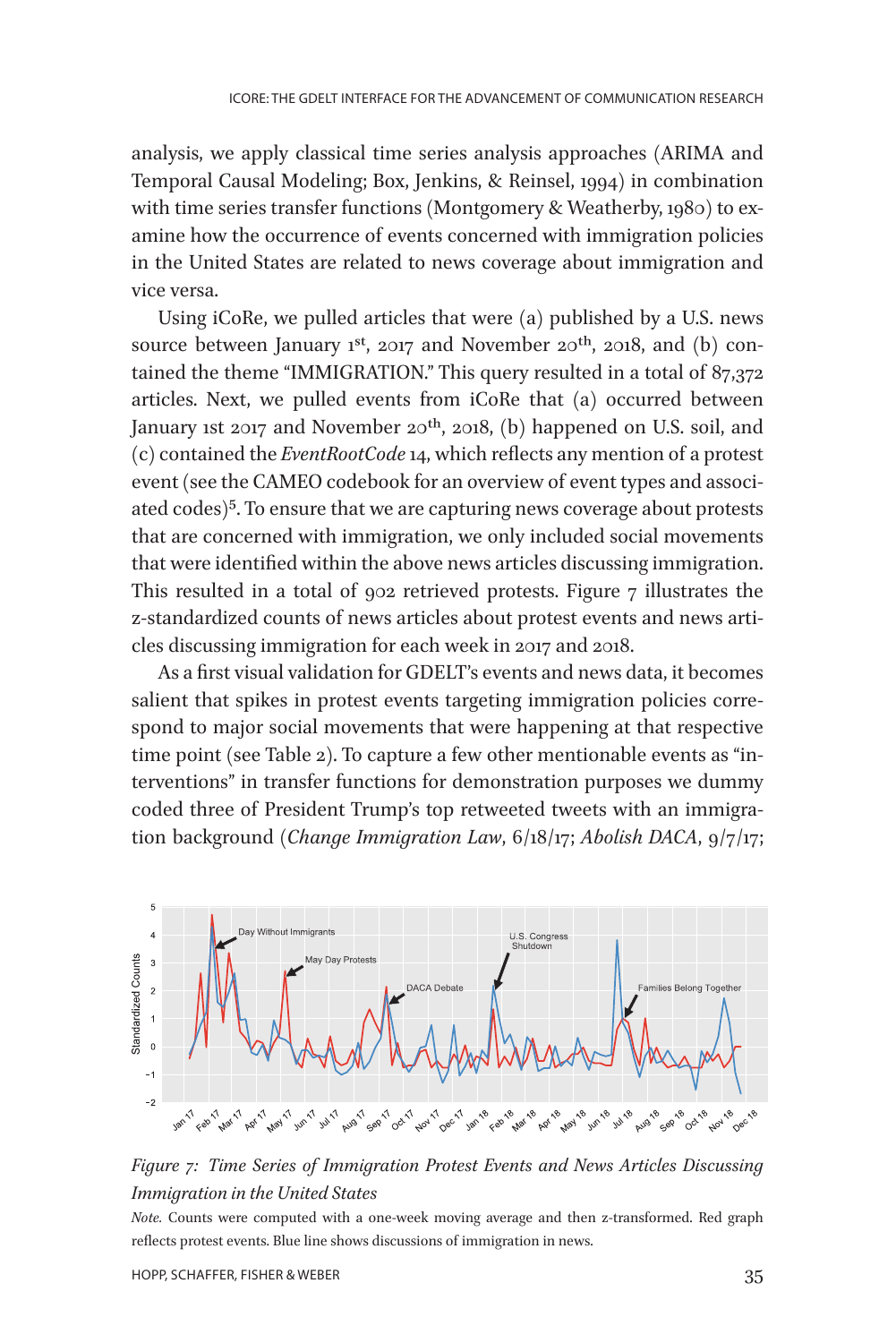| <b>Protest Event</b>                                                                      | Date            |
|-------------------------------------------------------------------------------------------|-----------------|
| <b>Nation Against Trump</b>                                                               | 1/22/17         |
| Travel Ban                                                                                | 1/5/17          |
| Day without Immigrants                                                                    | 2/12/17         |
| <b>Million Hoodie March</b>                                                               | 2/26/17         |
| March for Trump                                                                           | 3/5/17          |
| May Day                                                                                   | 5/7/2017        |
| Protest after Trump rally in Phoenix                                                      | 8/20/17         |
| Protests against phasing out of the Deferred Action for Childhood Arrivals (DACA) program | 9/10/17         |
| <b>Families Belong Together</b>                                                           | 7/1/18, 1/29/18 |

<span id="page-23-0"></span>**Table 2: Identified Protest Events Linked to Immigration in the United States from January 1st 2017–November 20th 2018**

*Migrant Caravan*, 10/18/18), and three extraordinary government events in which immigration played an important role (*Government Shutdown*, 1/21/18; *Senate Immigration Debate*, 2/12/18; *Midterm Elections*, 11/6/18). For simplicity in this example case study, all interventions were considered as a one-time pulse (see [Montgomery & Weatherby, 1980\)](#page-30-16). As can easily be spotted in Figure 7, both time series follow a slightly negative trend, but using first temporal differences resulted in two stationary time series.

As a first, simple analysis of the dynamic relationship between immigration protest events and news articles discussing immigration, we looked at the cross-correlation function of the stationary time series at  $1$  to  $7$  lags (i.e. immigration discussions lagging protest events) and 1 to 7 leads (i.e. protest events lagging immigration discussion). Specifically, we inspected whether the occurrence of protest events is more likely to precede the discussion of immigration, or vice versa. This analysis, for this specific topic area, revealed no particular (direct) dynamic relationship between protest events and immigration discussions. While both variables were clearly cross-correlated at a lag/lead of zero ( $r = .37$ ,  $p < .05$ ,  $n = 105$ ), all cross-correlations at higher order lags and leads for properly stationarized time series were insignificant and close to zero. However, simple cross-correlations at different lags and leads cannot fully represent the potentially more complex dynamics between two time series, and they do not take into account the dynamic influence of non-probabilistic (i.e. without measurement error) interventions in form of pulse transfer functions.

Hence, as a next step, we identified appropriate ARIMA models to accurately account for the data generating process in the protest event and immigration discussion time series, and then used both the pre-defined interventions and one of the time series as predictor of the other at various lags and leads. Due to the sharp increase in variables and parameters for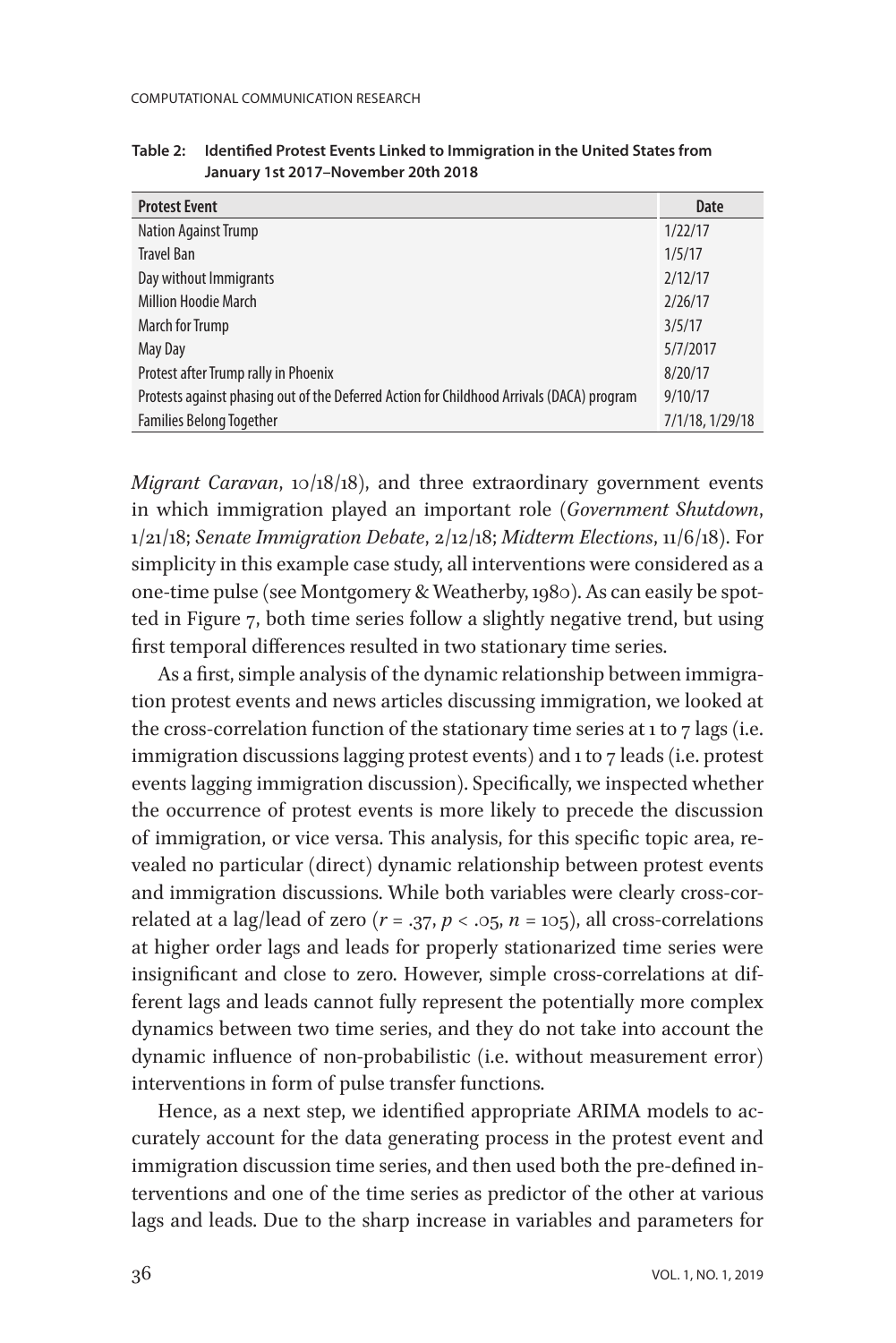such a temporal causal modeling approach it is advisable to consider more than just 105 weeks or data points. Thus, we conducted a simplified version of this analysis using daily (instead of weekly) data pulled from iCoRe (*n* = 688 days; otherwise the same query commands as above).

We found that protest events can be more accurately predicted by previous protest events  $(F(5, 642) = 4.81, p < .001)$  and previous immigration discussions  $(F(5, 642) = 5.63, p < 0.01)$  than immigration discussions by previous immigration discussions  $(F(5, 642)=20.68, p < .001)$  and protest events  $(F(5, 642)=1.57, p=.17)$ . More specifically, given the temporal dependencies in this dataset and using a Granger causality perspective, the results suggest that our selected non-probabilistic event interventions (e.g. President Trump's top retweeted tweets and the midterm elections) drove the immigration discussions to some extent which in turn were the cause of subsequent protest events.

In summary, our example analysis demonstrated that iCoRe can be used to study the complex dynamics between events, news coverage, and other relevant interventions. More detailed analyses should cover a wider range of topics, a longer time frame, specific hypotheses about the nature of interventions and their influence (not just one-time pulses), and more sophisticated modeling of the *interdependence* between real-world events and their diffusion into news coverage. In addition, future analyses should also consider audiences' general media use behaviors (including audience behavior on social media).

## **4 Conclusion and Future of iCoRe**

The goal of this article was to introduce the GDELT interface for communication research (iCoRe) and to showcase its value for communication scientists to answer theory-driven questions. Part of this effort is to provide a workable solution for problems facing communication researchers attempting to use large-scale open-source datasets like GDELT. iCoRe is a well-documented, thoughtfully preprocessed, and easy-to-use interface that allows communication researchers to easily access one of the most promising extant datasets for communication research. iCoRe is built on a robust, scalable architecture and uses non-relational database technology in conjunction with pre-programmed partition keys. This ensures that the system is reliable, interpretable, and quick to use for researchers of a variety of skill levels. In addition, iCoRe is open-source and under continuous development,<sup>6</sup> ensuring that new features, user interfaces, and analysis pipelines will become available within the API.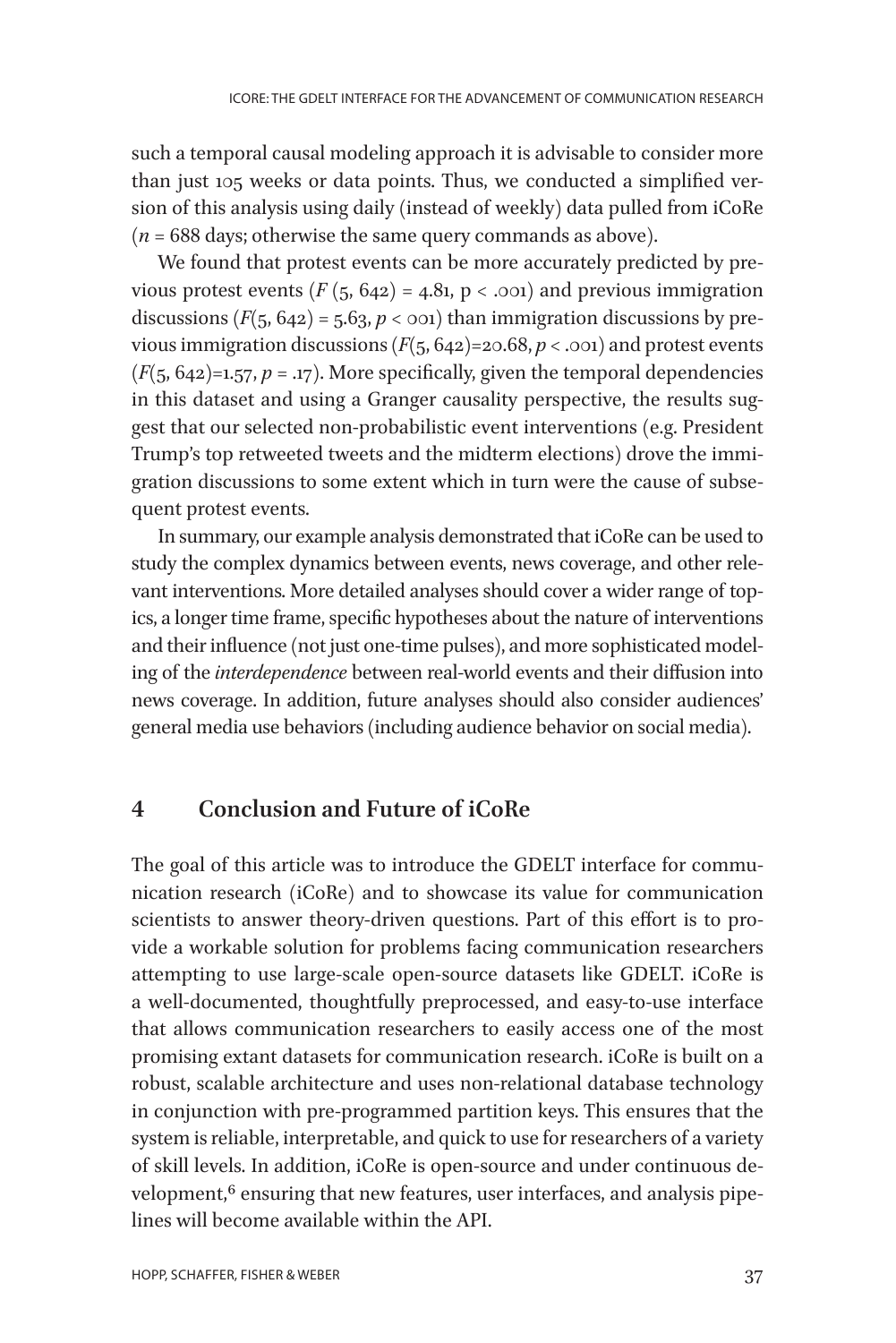To demonstrate the utility of iCoRe for addressing questions of interest to communication scholars, this manuscript presented three example case studies. In the first case study, the iCoRe interface was used to access the GDELT Global Knowledge Graph and pulled 3,403 GDELT records. Subsequently, we demonstrated how the obtained records can provide insights into the framing of climate change using moral language in liberal and conservative news sources. In the second case study presented here, the iCoRe interface was used to pull 36,113 articles that mentioned Jamal Khashoggi, a *Washington Post* journalist who died on October 2nd, 2018 in Turkey and whose death attracted global media attention. This analysis investigated the tone of international news articles mentioning Saudi Arabia before and after Khashoggi's death as well as the mediated associations between Khashoggi and various entities and themes. The final case study presented here highlighted iCoRe's capability to combine GDELT's Global Knowledge Graph and event database in order to probe the dynamic transactional relationship between U.S. immigration protests and news articles that preceded and followed these events. We demonstrated that protest events can be more accurately predicted by previous protest events and previous immigration discussions than immigration discussions by previous immigration discussions and protest events.

### **4.1 Limitations**

While iCoRe circumvents many pitfalls concerned with large-scale datasets (e.g., accessibility, transparency, and scalability), various limitations remain that need to be addressed. First, iCoRe is inevitably constrained by the validity and reliability of GDELT's automated content-analytic measurement systems. Therefore, erroneous data points that exist within GDELT are transferred via iCoRe. Based on our experience, discrepancies may occur between GDELT's reported article length and publication date and the actual length and date of the story when manually scraping and examining the news document. Although initial concerns by the International Studies Association (ISA) have limited the publication of papers drawing on historical GDELT data, the ISA has recently revoked their decision to "unsubmit" manuscripts that include GDELT data. As of now, the ISA "will treat articles using GDELT like any other submissions. Such papers will be subject to any and all rules related to replication data as enacted by the ISA." (ISA, https:// www.isanet. org/Publications/ISQ/Posts/ID/321/GDELT).

Furthermore, [Wang and colleagues \(2016](#page-31-6)) have demonstrated that GDELT's event detection algorithms may at times over-report the densities of certain events at given time points. Communication scholars concerned with these discrepancies may engage in a two-step data acquisition process: First, iCoRe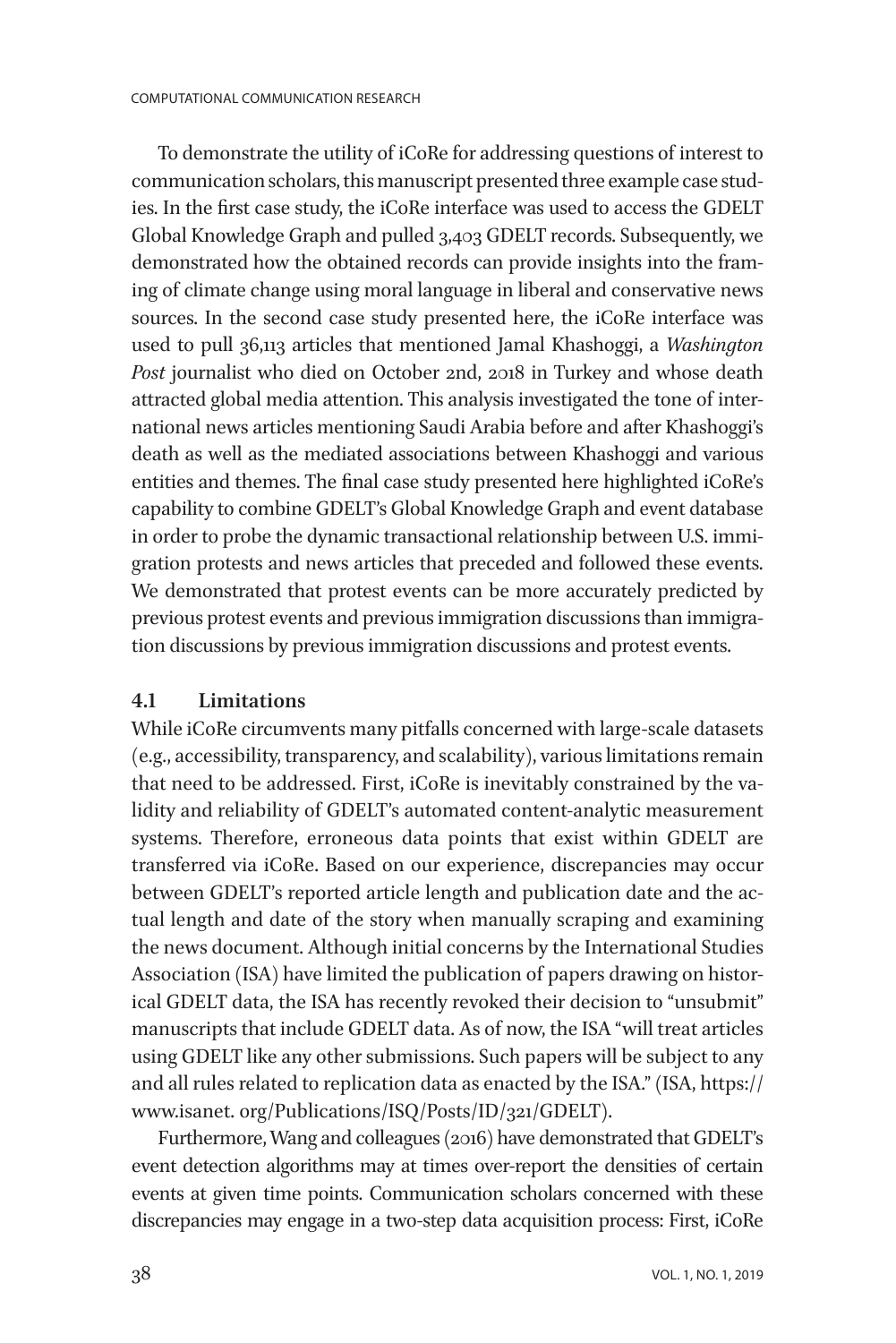can be utilized to quickly obtain a large selection of news articles that fulfill certain inclusion criteria (e.g., discussion of a certain topic). In a second step, manual coders can assess the accuracy of these content-analytic metrics by comparing them to the real-world online news article. For example, similar procedures have been applied for constructing the Global Terrorism Database (GTD; [LaFree, & Dugan, 2007](#page-29-15)). Yet, we argue that these discrepancies become largely negligible when mining large quantities of GDELT's data. As our case-studies and other research drawing on GDELT has demonstrated (e.g., [Qiao et al.,](#page-30-5) [2017](#page-30-5); [Vargo & Guo, 2017;](#page-31-4) [Vargo, et al., 2018](#page-31-5)), GDELT does provide meaningful, valid insights into larger societal trends and news coverage patterns. Second, communication researchers using iCoRe to obtain computationally derived content-analytic measures must be conscious of the opportunities and shortcomings that underlie these methods ([Grimmer & Stewart, 2013](#page-29-3)). Lastly, due to copyright restrictions, iCoRe does not provide the actual text of a news document. Hence, scholars wishing to obtain the full text of an article need to rely on a scraper that utilizes the URL of an article to download its text.

## **4.2 Future Directions**

We envision that the herein provided case studies can serve as a helpful "jump start" for scholars in communication that are interested in conducting computational analyses, but are unsure where to begin. Likewise, we look forward to seeing how advanced computational communication researchers utilize GDELT's data provided through iCoRe and extend the herein discussed case studies to novel contexts. In addition, we argue that iCoRe will serve as an important outlet to complement large-scale, content-analytical studies with lab-controlled experiments to better understand how groups and individuals respond to certain content characteristics that, for instance, drive polarization, message virality [\(Brady et al., 2017;](#page-28-14) [Scholz et al., 2017\)](#page-30-12), or protest behaviors ([Leetaru, 2011;](#page-29-6) [Mooijman, Hoover, Lin, Ji, & Dehghani, 2018\)](#page-30-17).

Furthermore, we emphasize that iCoRe's capabilities can be vastly extended by collaborative efforts among communication scholars using and further developing iCoRe. For instance, we imagine that our current source whitelist of 111 sources can be extended with additional sources to monitor a broader selection of the world's news media. In addition, this whitelist may be extended with news sources that have been identified as "fake news" and are monitored by GDELT (Guo & [Vargo, 2018](#page-31-5)). We hence invite our fellow communication scholars to submit data to iCoRe to enable and complement certain analyses. We are currently in touch with various institutions and research groups whose datasets may serve as valuable, additional asset to iCoRe, such as country levels of press freedom (see [www.freedomhouse.](www.freedomhouse.org)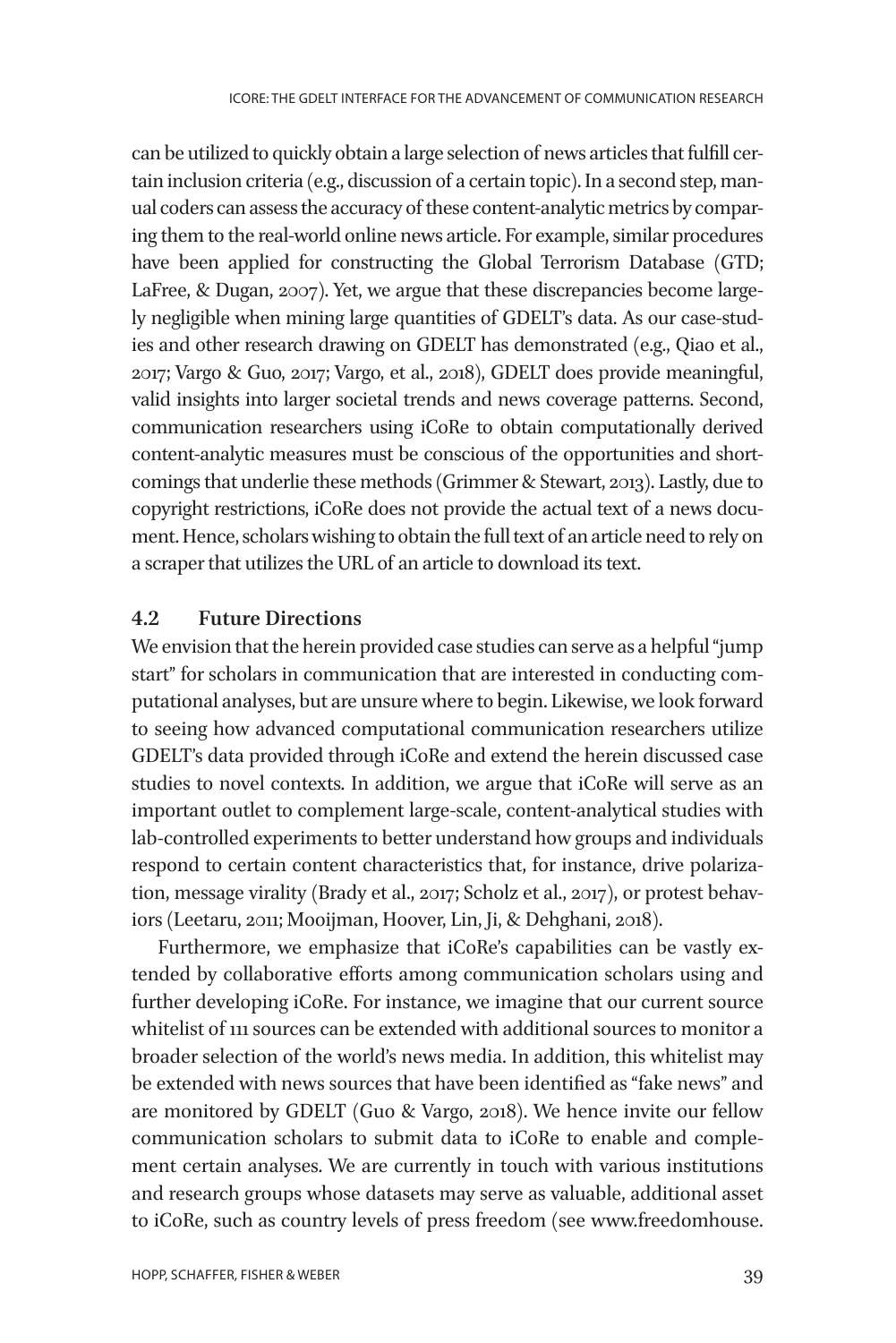[org\)](www.freedomhouse.org), densities and metadata of geo-located terror events (see [https://www.](https://www.start.umd.edu/gtd/) [start.umd.edu/gtd/\)](https://www.start.umd.edu/gtd/), regional levels of historical pathogen stress ([Murray &](#page-30-18) [Schaller, 2010\)](#page-30-18), and moral sensibilities of populations at different geographical locations [\(Graham et al., 2011\)](#page-29-16).

In conclusion, we hope that the development and application of iCoRe will "push the envelope" of computational communication research by making GDELT, a promising, vast repository of online news and events, more accessible and relevant to many of our fellow communication scientists.

## **5 Acknowledgements**

We would like to thank Andreas Boschke and Jeff Oakes from Letters & Science IT at the University of California Santa Barbara and Aristotle Cloud Federation for their assistance with virtual machine image development and cloud training, made possible by National Science Foundation grant ACI-1541215. We extend our thanks to J. Michael Mangus, who contributed to an earlier version of the database backend.

## **Notes**

- Please address correspondence to René Weber (renew@comm.ucsb.edu); University of California Santa Barbara, Department of Communication – Media Neuroscience Lab, Santa Barbara, CA 93106-4020.
- <span id="page-27-2"></span>1 <https://github.com/medianeuroscience/icore>
- <span id="page-27-3"></span>2 See source\_whitelist in the Open Science Framework repository of this project: [https://](https://osf.io/24n6a/) [osf.io/24n6a/](https://osf.io/24n6a/)
- <span id="page-27-4"></span>3 All of the code, queries, data, and analyses for the following case studies can be viewed and executed interactively on the Open Science Framework repository for this project. <https://osf.io/24n6a/>
- <span id="page-27-5"></span>4 To replicate these queries, all query endpoints are available at <https://osf.io/47b5m/>
- <span id="page-27-0"></span>5 data.gdeltproject.org/documentation/CAMEO.Manual.1.1b3.pdf
- <span id="page-27-7"></span>6 <https://github.com/medianeuroscience/icore>

## **6 References**

<span id="page-27-6"></span>Arendt, F., & Karadas, N. (2017). Content analysis of mediated associations: An automated textanalytic approach. *Communication Methods and Measures*, *11*(2), 105–120. [doi:10.1080/193124](doi) [58.2016.1276894](doi)

<span id="page-27-1"></span>Baccianella, S., Esuli, A., & Sebastiani, F. (2010, May). Sentiwordnet 3.0: An enhanced lexical resource for sentiment analysis and opinion mining. *Lrec*, *10*, 2200–2204. Retrieved from: [ht](https://esuli.it/publications/LREC2010.pdf)[tps://esuli.it/publications/LREC2010.pdf](https://esuli.it/publications/LREC2010.pdf)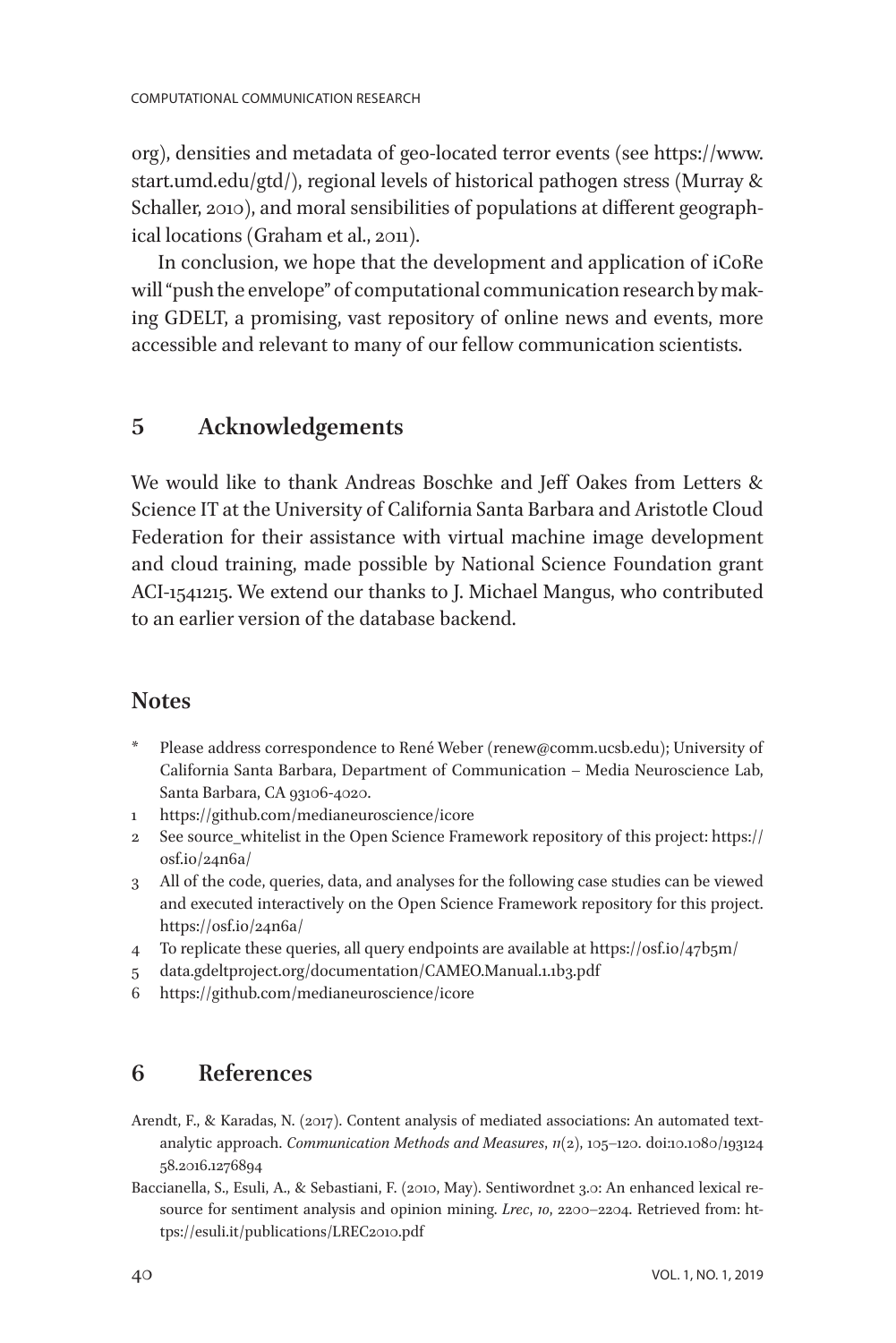- <span id="page-28-11"></span>Bowman, N., Lewis, R. J., & Tamborini, R. (2014). The morality of May 2, 2011: A content analysis of US headlines regarding the death of Osama bin Laden. *Mass Communication and Society*, *17*(5), 639–664. [doi:10.1080/15205436.2013.822518](doi)
- Barel, A., Hopp, F. R., & Weber, R. (2018). *The moral framing of human rights reports: An exploratory data analysis of the human rights global knowledge graph*. Poster presented at the 2018 Summer Undergraduate Research Experience Project Showcase, University of California, Santa Barbara, USA.
- <span id="page-28-4"></span>Boxell, L., Gentzkow, M., & Shapiro, J. M. (2017). Greater Internet use is not associated with faster growth in political polarization among US demographic groups. *Proceedings of the National Academy of Sciences*, *114*(40), 10612–10617. [doi:10.1073/pnas.1706588114](doi)
- <span id="page-28-13"></span>Box, G. E. P., Jenkins, G. M., & Reinsel, G. C. (1994). *Time series analysis: Forecasting and control* (3rd edition). Englewood Cliffs, N.J.: Prentice Hall.
- <span id="page-28-1"></span>Boyd, D., & Crawford, K. (2012). Critical questions for big data: Provocations for a cultural, technological, and scholarly phenomenon. *Information, Communication & Society*, *15*(5), 662–679. [doi:10.1080/1369118X.2012.678878](doi)
- <span id="page-28-14"></span>Brady, W. J., Wills, J. A., Jost, J. T., Tucker, J. A., & Van Bavel, J. J. (2017). Emotion shapes the diffusion of moralized content in social networks. *Proceedings of the National Academy of Sciences*, *114*(28), 7313–7318. [doi:10.1073/pnas.1618923114](doi)
- <span id="page-28-6"></span>Eilders, C. (2006). News factors and news decisions. Theoretical and methodological advances in Germany. *Communications*, *31*(1), 5–24. [doi:10.1515/COMMUN.2006.002](doi)
- <span id="page-28-0"></span>Entman, R. M. (1993). Framing: Toward clarification of a fractured paradigm. *Journal of Communication*, *43*(4), 51–58. [doi:10.1111/j.1460-2466.1993.tb01304.x](doi)
- <span id="page-28-9"></span>Feinberg, M., & Willer, R. (2013). The moral roots of environmental attitudes. *Psychological Science*, *24*(1), 56–62. [doi:10.1177/0956797612449177](doi)
- <span id="page-28-10"></span>Feinberg, M., & Willer, R. (2015). From gulf to bridge: When do moral arguments facilitate political influence? *Personality and Social Psychology Bulletin*, *41*(12), 1665–1681. [doi:10.1177/0146167215607842](doi)
- Fisher, J., Cornell, D., Hopp, F. R., Weber, R. (2018, May). *But how are they talked about?": A novel measure of entity framing in online news*. Paper presented at the annual meeting of the International Communication Association (ICA), Prague, Czech Republic, Prague, CZ.
- <span id="page-28-8"></span>Fox, A., Eichelberger, C., Hughes, J., & Lyon, S. (2013). Spatio-temporal indexing in non-relational distributed databases. *IEEE International Conference on Big Data* (pp. 291–299). [doi:10.1109/](doi) [BigData.2013.6691586](doi)
- <span id="page-28-7"></span>Früh, W., & Schönbach, K. (1982). The dynamic-transactional approach. A new paradigm of media effects. *Publizistik*, *27*, 74–88.
- <span id="page-28-3"></span>Fulgoni, D., Carpenter, J., Ungar, L. H., & Preotiuc-Pietro, D. (2016). *An empirical exploration of moral foundations theory in partisan news sources*. *LREC*. Retrieved from: [www.lrec-conf.org/](www.lrec-conf.org/proceedings/lrec2016/pdf/1076_Paper.pdf) [proceedings/lrec2016/pdf/1076\\_Paper.pdf](www.lrec-conf.org/proceedings/lrec2016/pdf/1076_Paper.pdf)
- <span id="page-28-12"></span>Galtung, J., & Ruge, M. H. (1965). The structure of foreign news: The presentation of the Congo, Cuba and Cyprus crises in four Norwegian newspapers. *Journal of Peace Research*, *2*(1), 64–90. [doi:10.1177/002234336500200104](doi)
- <span id="page-28-2"></span>Gerner, D. J., Schrodt, P. A., Yilmaz, O., & Abu-Jabr, R. (2002). Conflict and mediation event observations (cameo): A new event data framework for the analysis of foreign policy interactions. *International Studies Association*, New Orleans.
- <span id="page-28-5"></span>Goldstein, J. S. (1992). A conflict-cooperation scale for WEIS events data. *Journal of Conflict Resolution*, *36*(2), 369–385.
- Grimmer, J., & Stewart, B. M. (2013). Text as data: The promise and pitfalls of automatic content analysis methods for political texts. *Political Analysis*, *21*(3), 267-297. [doi:10.1093/pan/mps028](doi)
- Guo, L., & Vargo, C. J. (2017). Global intermedia agenda setting: A big data analysis of international news flow. *Journal of Communication*, *67*(4), 499–520. [doi:10.1111/jcom.12311](doi)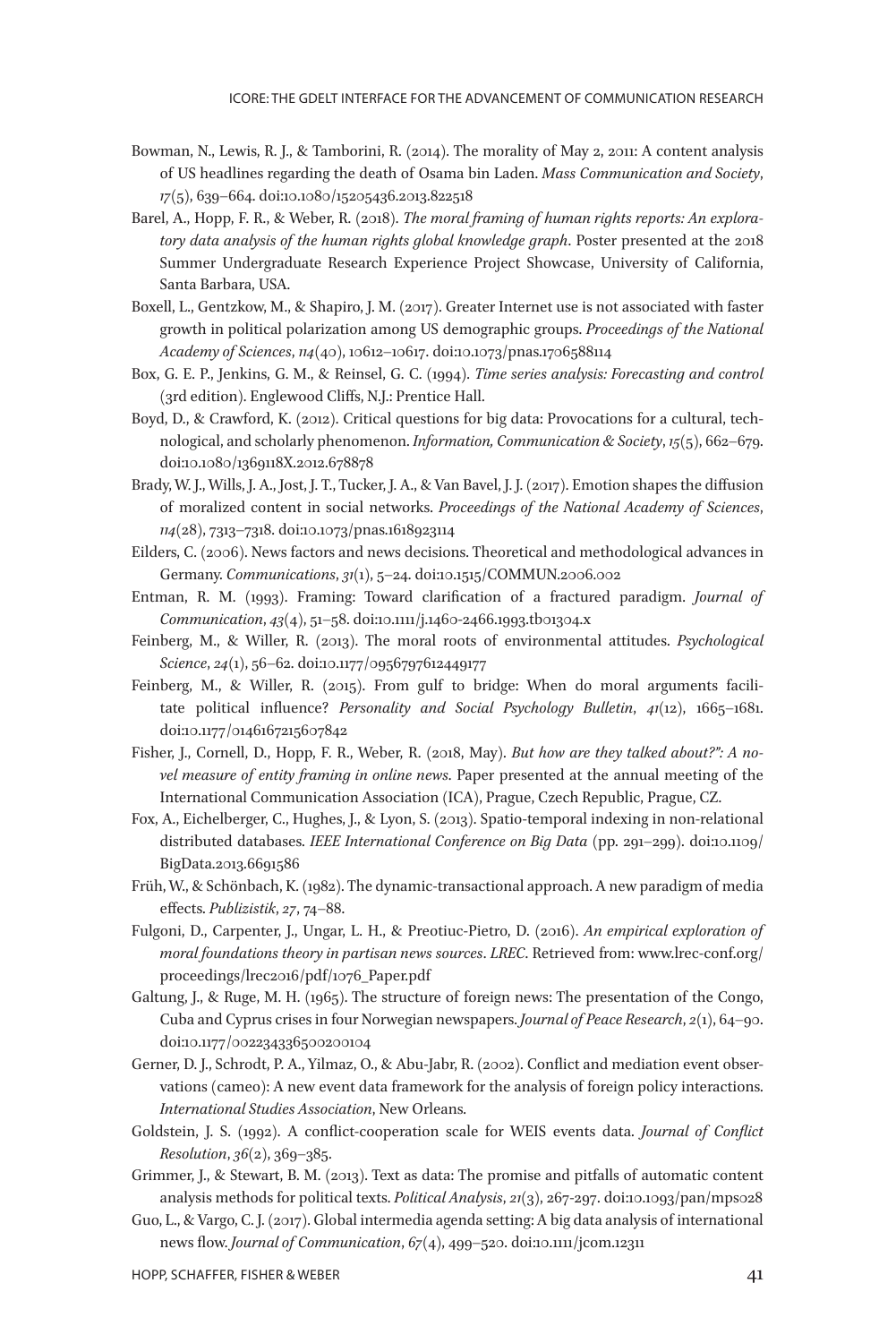- Guo, L., & Vargo, C. J. (2018). "Fake news" and emerging online media ecosystem: An integrated intermedia agenda-setting analysis of the 2016 US presidential election. *Communication Research*, 1–23. [doi:10.1177/0093650218777177](doi)
- <span id="page-29-10"></span>Graham, J., Haidt, J., & Nosek, B. A. (2009). Liberals and conservatives rely on different sets of moral foundations. *Journal of Personality and Social Psychology*, *96*(5), 1029–1046. [doi:10.1037/](doi) [a0015141](doi)
- <span id="page-29-16"></span>Graham, J., Nosek, B. A., Haidt, J., Iyer, R., Koleva, S., & Ditto, P. H. (2011). Mapping the moral domain. *Journal of Personality and Social Psychology*, *101*(2), 366–385. [doi:10.1037/a0021847](doi)
- <span id="page-29-7"></span>Greenwald, A. G. (2012). There is nothing so theoretical as a good method. *Perspectives on Psychological Science*, *7*(2), 99–108. [doi:10.1177/1745691611434210](doi)
- <span id="page-29-3"></span>Grimmer, J., & Stewart, B. M. (2013). Text as data: The promise and pitfalls of automatic content analysis methods for political texts. *Political Analysis*, *21*(3), 267–297. [doi:10.1093/pan/mps028](doi)
- <span id="page-29-1"></span>Hester, J. B., & Dougall, E.  $(2007)$ . The efficiency of constructed week sampling for content analysis of online news. *Journalism & Mass Communication Quarterly*, *84*(4), 811–824. [doi:10.1177/107769900708400410](doi)
- <span id="page-29-9"></span>Hilbert, M., & López, P. (2011). The world's technological capacity to store, communicate, and compute information. *Science*, *332*(6025), 60–65. [doi:10.1126/science.1200970](doi)
- <span id="page-29-11"></span>Hogenraad, R. (2003). The words that predict the outbreak of wars. *Empirical studies of the Arts*, *21*(1), 5–20. [doi:10.2190/HJWQ-QRBX-0C2E-VJYA](doi)
- <span id="page-29-2"></span>Hopkins, D.J., & King, G. (2010). A method of automated nonparametric content analysis for social science. *American Journal of Political Science*, *54*(1), 229–247. [doi:10.1111/j.1540-5907.2009.00428.x](doi)
- <span id="page-29-14"></span>Hopp, F. R., Fisher, J., & Weber, R. (2019, May). *The dynamic relationship between news frames and real-world events: A hidden markov model approach*. Paper presented at the annual meeting of the International Communication Association (ICA), Washington D.C., USA.
- Hopp, F. R., Cornell, D., Fisher, J., Huskey, R., & Weber, R. (2018, November). *The moral foundations dictionary for news (MFD-N): A crowd-sourced moral foundations dictionary for the automated analysis of news corpora*. Paper presented at the annual Convention of the National Communication Association, Salt Lake City, UT, USA.
- <span id="page-29-4"></span>Huberman, B. A. (2012). Sociology of science: Big data deserve a bigger audience. *Nature*, *482*(7385), 308. [doi:10.1038/ 482308d](doi)
- <span id="page-29-12"></span>Hutto, C.J. & Gilbert, E.E. (2014). *VADER: A parsimonious rule-based model for sentiment analysis of social media text*. Eighth International Conference on Weblogs and Social Media (ICWSM-14). Ann Arbor, MI.
- <span id="page-29-15"></span>LaFree, G., & Dugan, L. (2007). Introducing the global terrorism database. *Terrorism and Political Violence*, *19*(2), 181–204. [doi:10.1080/09546550701246817](doi)
- <span id="page-29-5"></span>Lazer, D., Pentland, A., Adamic, L., Aral, S., Barabási, A. L., Brewer, D., ... & Jebara, T. (2009). Computational social science. *Science*, *323*(5915), 721–723. [doi:10.1126/science.1167742](doi)
- <span id="page-29-6"></span>Leetaru, K. (2011). Culturomics 2.0: Forecasting large-scale human behavior using global news media tone in time and space. *First Monday*, *16*(9). Retrieved from [https://firstmonday.org/](https://firstmonday.org/ojs/index.php/fm/article/view/3663/3040) [ojs/index.php/fm/article/view/3663/3040](https://firstmonday.org/ojs/index.php/fm/article/view/3663/3040)
- Leetaru, K. (2013). The GDELT global knowledge graph (GKG). Available at <http://gdeltproject.org/>
- <span id="page-29-0"></span>Leetaru, K., & Schrodt, P. A, (2013). GDELT: Global data on events, location and tone, 1979–2012. Paper presented at the International Studies Association Meeting, San Francisco, CA, USA. Retrieved from<http://data.gdeltproject.org/documentation/ISA.2013.GDELT.pdf>
- <span id="page-29-8"></span>Lin, J. (2015). On building better mousetraps and understanding the human condition: Reflections on big data in the social sciences. *The ANNALS of the American Academy of Political and Social Science*, *659*(1), 33–47. [doi:10.1177/0002716215569174](doi)
- <span id="page-29-13"></span>Markowitz, E. M., & Shariff, A. F. (2012). Climate change and moral judgement. *Nature Climate Change*, *2*(4), 243–247. [doi:10.1038/nclimate1378](doi)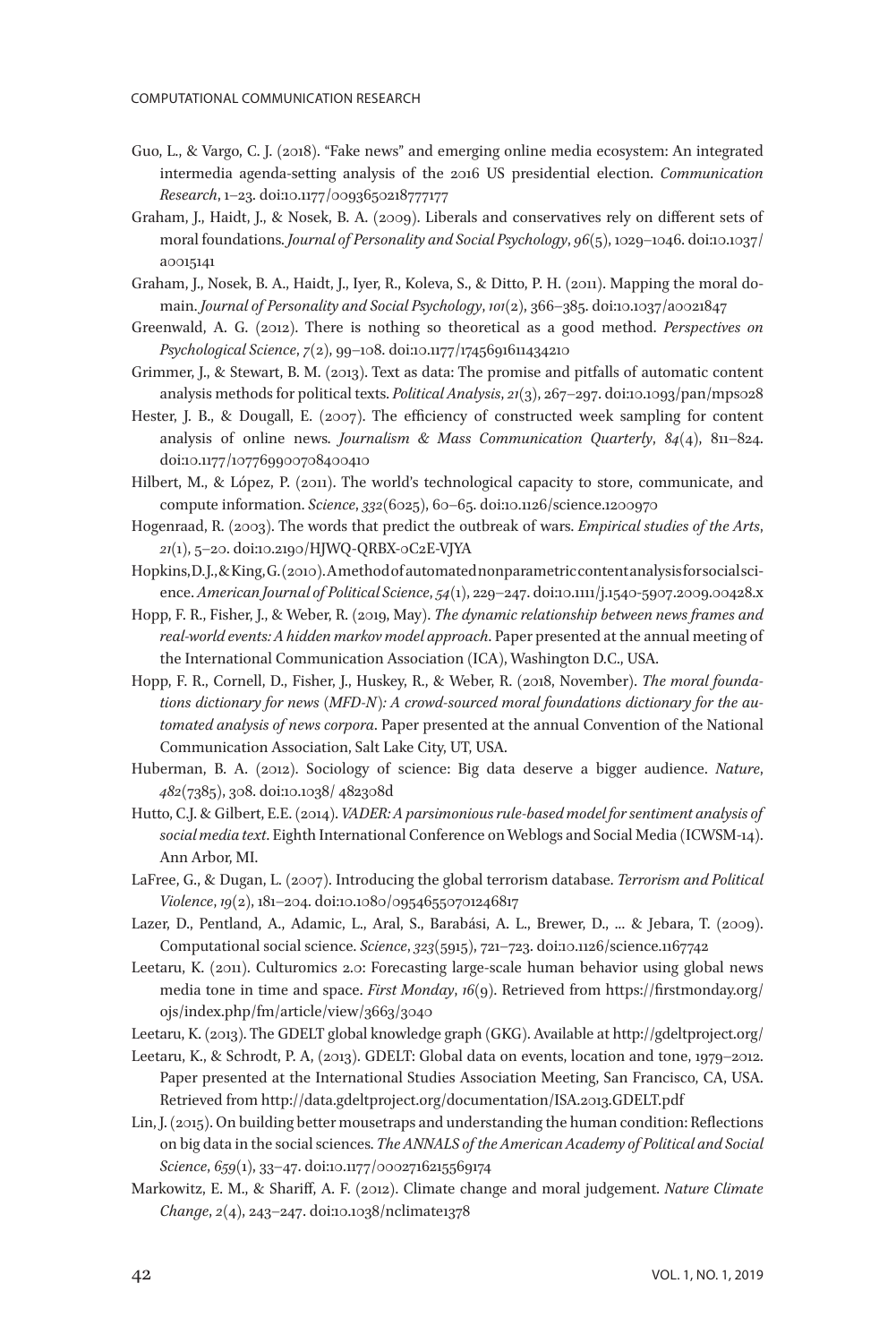- <span id="page-30-15"></span>Mastro, D., Enriquez, M., & Bowman, N. D. (2012). Morality subcultures and media production: How Hollywood minds the morals of its audience. In Tamborini, R. (Ed.) *Media and the moral mind* (pp. 99–116). Routledge.
- <span id="page-30-1"></span>McCombs, M. E., & Shaw, D. L. (1972). The agenda-setting function of mass media. *Public Opinion Quarterly*, *36*(2), 176–187. [doi:10.1086/267990](doi)
- <span id="page-30-2"></span>McCombs, M. (2005). A look at agenda-setting: Past, present and future. *Journalism Studies*, *6*(4), 543–557. [doi:10.1080/14616700500250438](doi)
- <span id="page-30-11"></span>Milkman, K. L., & Berger, J. (2014). The science of sharing and the sharing of science. *Proceedings of the National Academy of Sciences*, *111*(Supplement 4), 13642–13649. [doi:10.1073/pnas.1317511111](doi)
- <span id="page-30-17"></span>Mooijman, M., Hoover, J., Lin, Y., Ji, H., & Dehghani, M. (2018). Moralization in social networks and the emergence of violence during protests. *Nature Human Behaviour*, *2*, 389–396. [doi:10.1038/](doi) [s41562-018-0353-0](doi)
- <span id="page-30-14"></span>Moniruzzaman, A. B. M., & Hossain, S. A. (2013). Nosql database: New era of databases for big data analytics-classification, characteristics and comparison. *arXiv preprint arXiv:1307.0191*. Retrieved from: <https://arxiv.org/abs/1307.0191>
- <span id="page-30-16"></span>Montgomery, D.C., & Weatherby., G. (1980). Modeling and forecasting time series using transfer function and intervention methods, *AIIE Transactions*, 12(4), 289–307. [doi:10.1080/05695558008974521](doi)
- <span id="page-30-18"></span>Murray, D. R., & Schaller, M. (2010). Historical prevalence of infectious diseases within 230 geopolitical regions: A tool for investigating origins of culture. *Journal of Cross-Cultural Psychology*, *41*(1), 99–108. [doi:10.1177/0022022109349510](doi)
- <span id="page-30-10"></span>Nisbet, M. C. (2009). Communicating climate change: Why frames matter for public engagement. *Environment: Science and Policy for Sustainable Development*, *51*(2), 12–23. [doi:10.3200/](doi) [ENVT.51.2.12-23](doi)
- <span id="page-30-3"></span>Noelle-Neumann, E. (1974). The spiral of silence: A theory of public opinion. *Journal of Communication*, *24*(2), 43–51. [doi:10.1111/j.1460-2466.1974.tb00367.x](doi)
- <span id="page-30-4"></span>Peng, R. D. (2011). Reproducible research in computational science. *Science*, *334*(6060), 1226–1227. [doi:10.1126/science.1213847](doi)
- <span id="page-30-8"></span>Pennebaker, J. W., Francis, M. E., and Booth, R. J. (2001). *Linguistic inquiry and word count: Liwc 2001*. Mahway: Lawrence Erlbaum Associates.
- <span id="page-30-5"></span>Qiao, F., Li, P., Zhang, X., Ding, Z., Cheng, J., & Wang, H. (2017). Predicting social unrest events with hidden Markov models using GDELT. *Discrete Dynamics in Nature and Society*, *2017*. [doi:10.1155/2017/8180272](doi)
- <span id="page-30-9"></span>Sagi, E., & Dehghani, M. (2014). Measuring moral rhetoric in text. *Social Science Computer Review*, *32*(2), 132–144. [doi:10.1177/0894439313506837](doi)
- <span id="page-30-0"></span>Scheufele, D. A. (1999). Framing as a theory of media effects. *Journal of Communication*, *49*(1), 103–122. [doi:10.1111/j.1460-2466.1999.tb02784.x](doi)
- <span id="page-30-12"></span>Scholz, C., Baek, E. C., O'Donnell, M. B., Kim, H. S., Cappella, J. N., & Falk, E. B. (2017). A neural model of valuation and information virality. *Proceedings of the National Academy of Sciences*, 201615259. [doi:10.1073/pnas.1615259114](doi)
- <span id="page-30-6"></span>Smith, E. M., Smith, J., Legg, P., & Francis, S. (2017). Predicting the occurrence of world news events using recurrent neural networks and auto-regressive moving average models. In Chao, F., Schockaert, S., & Zhang, Q. (Eds.) *Advances in Computational Intelligence Systems* (pp. 191–202). Wiesbaden: Springer.
- <span id="page-30-7"></span>Trilling, D., & Jonkman, J. G. (2018). Scaling up content analysis. *Communication Methods and Measures*, *12*(2–3), 158–174. [doi:10.1080/19312458.2018.1447655](doi)
- <span id="page-30-13"></span>Trilling, D., Tolochko, P., & Burscher, B. (2017). From newsworthiness to shareworthiness: How to predict news sharing based on article characteristics. *Journalism & Mass Communication Quarterly*, *94*(1), 38–60. [doi:10.1177/1077699016654682](doi)